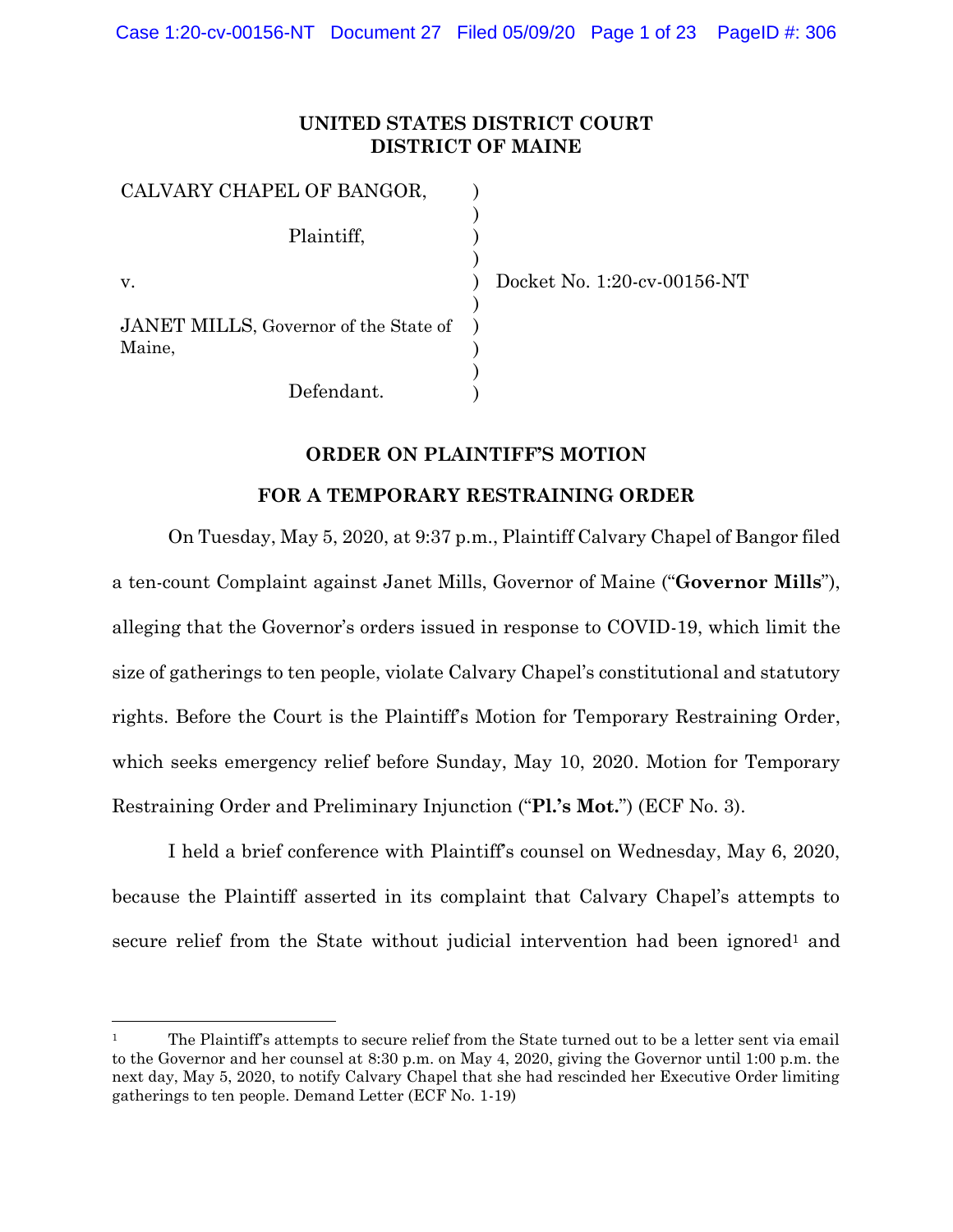attempts to notify the State would be futile before Sunday. Compl. ¶¶ 83–85 (ECF No. 1). I advised Plaintiff's counsel that service on the Governor would not be as difficult as the Plaintiff asserted, and, at my urging, the Plaintiff was able to effect service in time for a joint telephone conference at 9:00 a.m. the next day, Thursday, May 7, 2020. The Governor agreed to provide an expedited response, which was submitted at 5:00 p.m. on Friday, May 8, 2020.<sup>2</sup> (ECF No. 23.) After considering the motion, the exhibits filed in support thereof, and the opposition to the motion filed by the Governor, I **DENY** the Plaintiff's Motion for Temporary Restraining Order.

#### **BACKGROUND**

# **I. The COVID-19 Pandemic**

 $\overline{a}$ 

The 2019 Novel Coronavirus ("**COVID-19**") is a respiratory illness caused by a coronavirus, known as SARS-CoV-2. Decl. of Nirav Dinesh Shah, M.D., J.D.<sup>3</sup> ¶ 9 ("**Shah Decl.**") (ECF No. 20). An outbreak of COVID-19 was first identified in January of 2020 in Wuhan City, China, and it has since swept the globe. Shah Decl. ¶¶ 9, 11. As of May 7, 2020, COVID-19 has infected millions worldwide and killed 75,543 people in the United States alone. Shah Decl. ¶ 11.<sup>4</sup> On January 31, 2020, the

<sup>2</sup> Around the same time that the State's opposition was filed, the Americans United for Separation of Church and State submitted a motion for leave to file an amicus brief with an accompanying brief. (ECF Nos. 22 & 24.) Because of the tight timelines, and because the Plaintiff has not had time to file any opposition to the amicus motion, I have not considered the amicus brief.

<sup>&</sup>lt;sup>3</sup> Dr. Shah is the Director of the Maine Center for Disease Control and Prevention. Shah Decl. ¶ 1 (ECF No. 20).

<sup>4</sup> *See also* World Health Organization, Coronavirus Disease 2019 Situation Report, May 6, 2020 https://www.who.int/docs/default-source/coronaviruse/situation-reports/20200508covid-19-sitrep-109.pdf?sfvrsn=159c3dc\_2 (last visited May 9, 2020).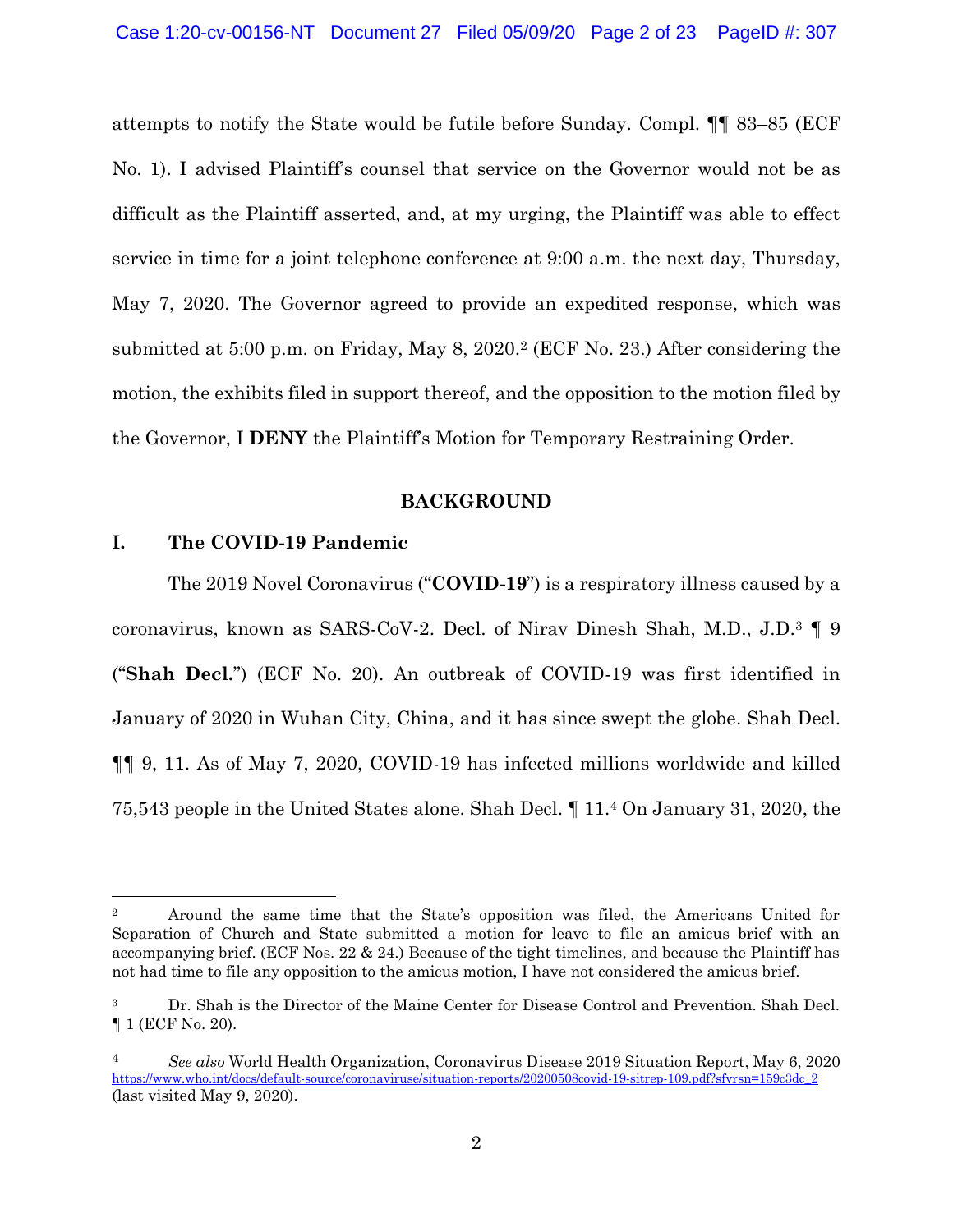United States Department of Health and Human Services determined that, as of January 27, 2020, the COVID-19 virus constituted a nationwide public health emergency. Shah Decl. ¶ 10. On March 11, 2020, the World Health Organization declared a global pandemic. Shah Decl. ¶ 10. On March 13, 2020, President Donald Trump declared a National Emergency.<sup>5</sup>

Although not everything is yet known about COVID-19, it appears to spread several ways, including: (1) through respiratory droplets produced when an infected person coughs, sneezes, or talks; (2) through close personal contact, such as touching or shaking hands; and (3) through touching an object or surface containing the virus and then touching one's mouth, nose, or eyes. Shah Decl. ¶ 13. It is known that the virus can travel up to six feet through the air, and that it can live on surfaces, such as cardboard, for up to 24 hours. Shah Decl. ¶ 14. What makes the COVID-19 virus so nefarious is its long incubation period. Shah Decl. ¶ 15. For up to 14 days, a person can be infected and spreading the virus without noticing any symptoms. Shah Decl. ¶ 15. There is currently neither a vaccine for COVID-19 nor any effective pharmaceutical treatment, and it will take considerable time—perhaps over a year for a vaccine or treatment to be developed and widely distributed. Shah Decl. ¶ 18.

In the absence of a vaccine or other treatment, the most effective way to control the virus is to practice "social distancing," also referred to as "physical distancing." Shah Decl. ¶ 19. Both the federal and Maine Centers for Disease Control ("**U.S. CDC** 

<sup>&</sup>lt;sup>5</sup> President Trump made the National Emergency retroactive to March 1, 2020. To date, all fifty states and the District of Columbia have declared emergencies.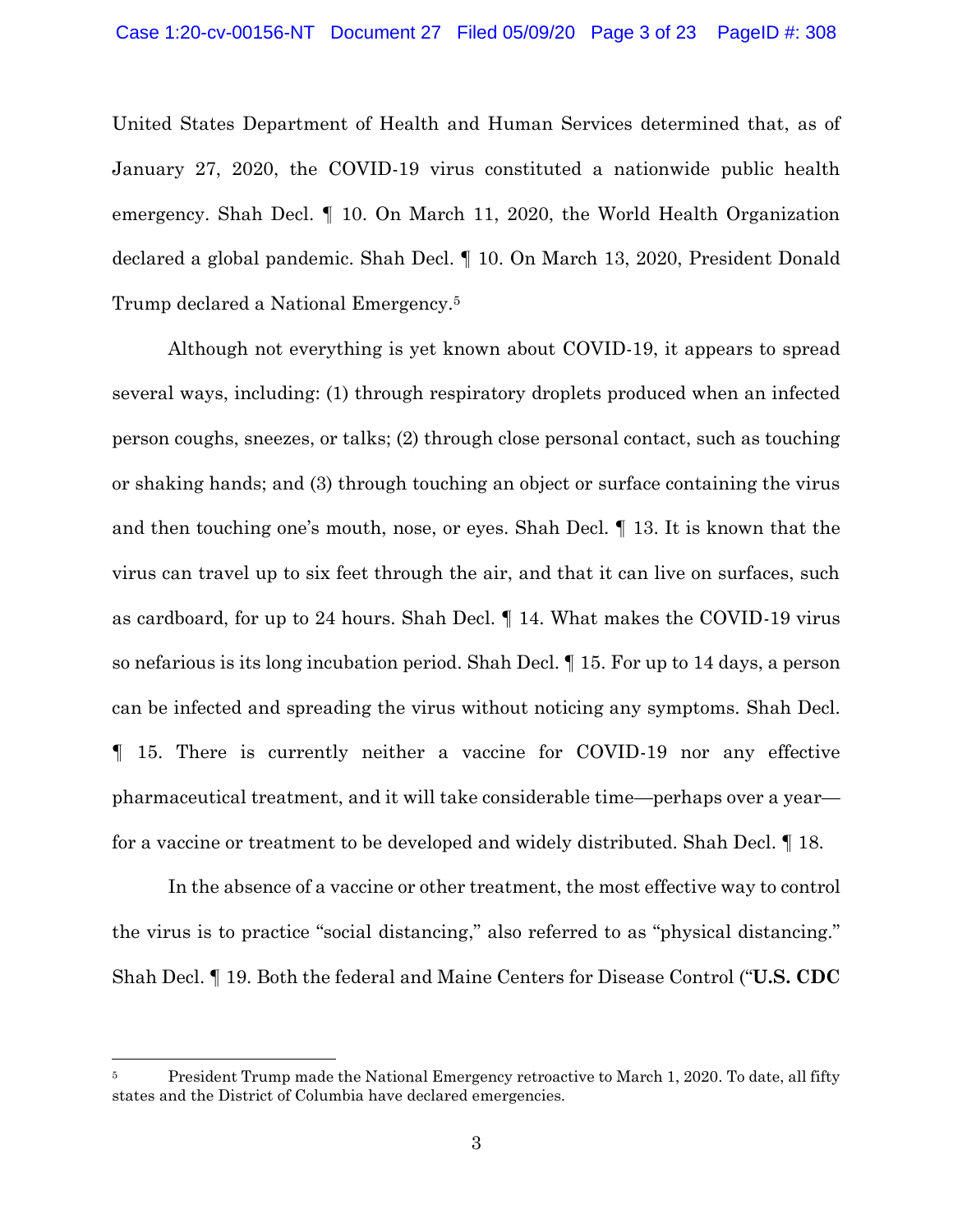**and Maine CDC**") have determined that, to slow the spread of this virus, it is important to avoid gatherings of people and to keep at least six feet away from others. Shah Decl. ¶ 20. *See also* U.S. CDC, How to Protect Yourself & Others, www.cdc.gov/coronavirus/2019-ncov/prevent-getting-sick/prevention.html (last visited May 9, 2020).

#### **II. Maine's Response**

l

Governor Mills declared a "state of emergency" in Maine on March 15, 2020. Proclamation of State of Civil Emergency to Further Protect Public Health ("**Emergency Proclamation**") (ECF No. 1-1). In that Emergency Proclamation, Governor Mills stated that COVID-19 "poses an imminent threat of substantial harm to our citizens" and directed various state agencies to implement certain restrictions and orders to facilitate the State's response. Emergency Proclamation at 1. Over the last two months, Governor Mills has issued numerous executive orders addressing the COVID-19 health crisis. The orders at issue in this case, which I refer to collectively as the "Gathering Orders," impose restrictions on assembly.

First, on March 18, 2020, Governor Mills issued Executive Order 14 stating that "[g]atherings of more than 10 people are prohibited throughout the State," and declared that such a prohibition was mainly aimed at "social, personal, and discretionary events," including those gatherings that are "faith-based."<sup>6</sup> Executive Order 14 at 1 (ECF No. 1-2).

<sup>6</sup> Governor Mills's Order is consistent with the recommendations of President Trump and the U.S. CDC that all people avoid social gatherings of more than ten people; work and attend school from home whenever possible; avoid eating or drinking at bars, restaurants, and food courts; avoid discretionary travel, shopping, or social visits; and practice good hygiene. The federal guidance advises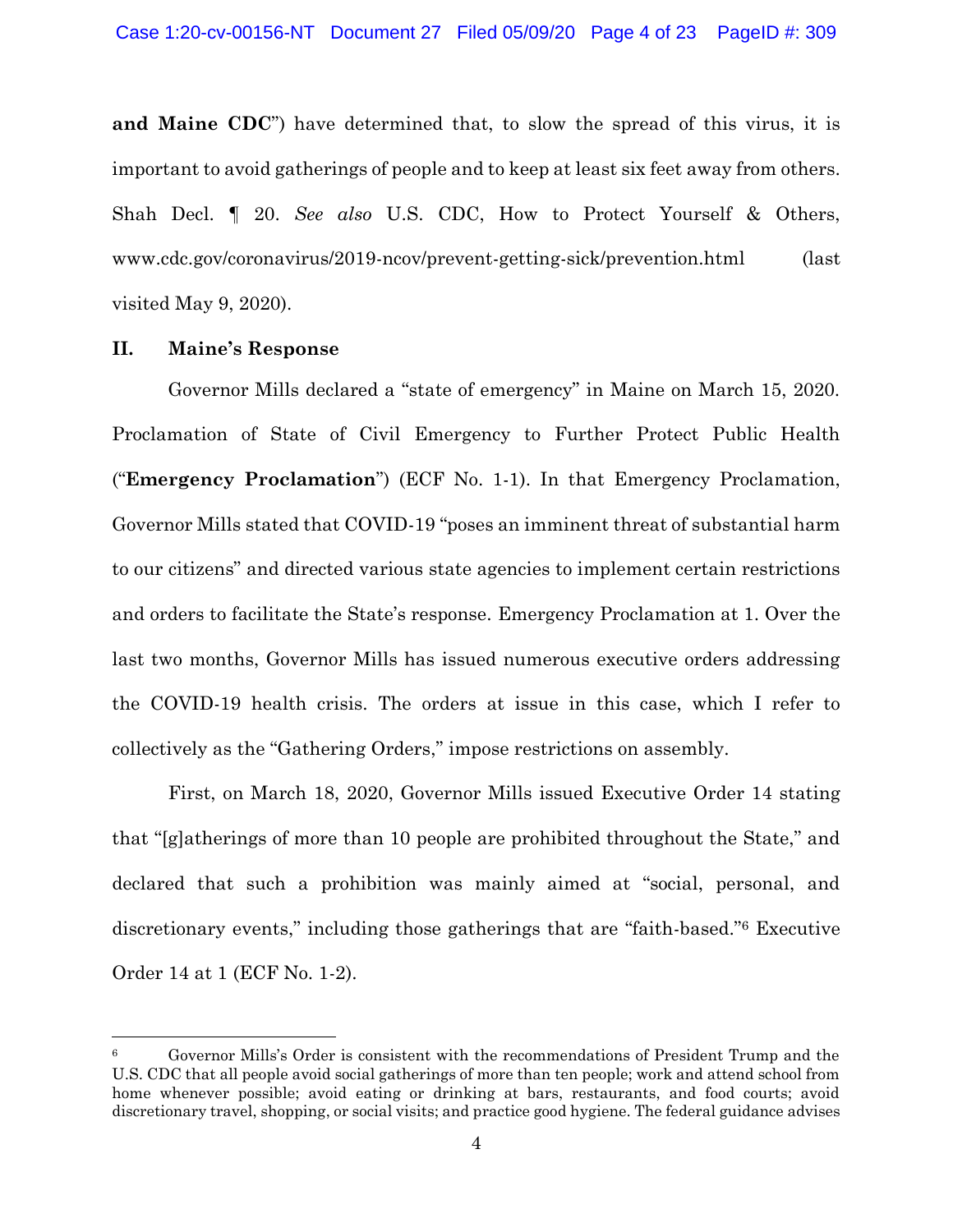Then, on March 24, 2020, Governor Mills issued Executive Order 19. (ECF No. 1-3.) This Order continued the prohibition of all gatherings of more than ten people but carved out an exemption for businesses deemed "essential." Businesses deemed "essential" are permitted to continue operations subject to the requirement that they adhere to social distancing guidelines—maintaining a six-foot distance between individuals—and other "social distancing requirements." Under the Order, essential businesses include "grocery and household goods" stores, "gas stations," and "home repair, hardware and auto repair" stores. Executive Order 19 at 2.

Executive Order 19 ordered "non-essential" businesses to cease activities at public-facing sites, but it permitted them to conduct limited activities that "do not allow customer, vendor or other visitor in-person contact;" "do not require more than 10 workers to convene in space where social distancing is not possible;" and "are facilitated to the maximum extent practicable by employees working remotely." Nonessential businesses may engage in activities such as taking remote orders, maintaining the value of inventory, and processing payroll. These non-essential businesses include "shopping malls, theaters, casinos, fitness and exercise gyms . . ., and similar personal care and treatment facilities." Executive Order 19 at 3. Executive Order 19 may be enforced through Maine departments or officials that issue business licenses. Executive Order 19 at 4.

governors of states with evidence of community transmission to close schools, businesses, and other indoor and outdoor venues where groups of people congregate. *See Lighthouse Fellowship Church v. Northam*, No. 2:20-cv-204, 2020 WL 2110416, at \*2 (E.D. Va. May 1, 2020).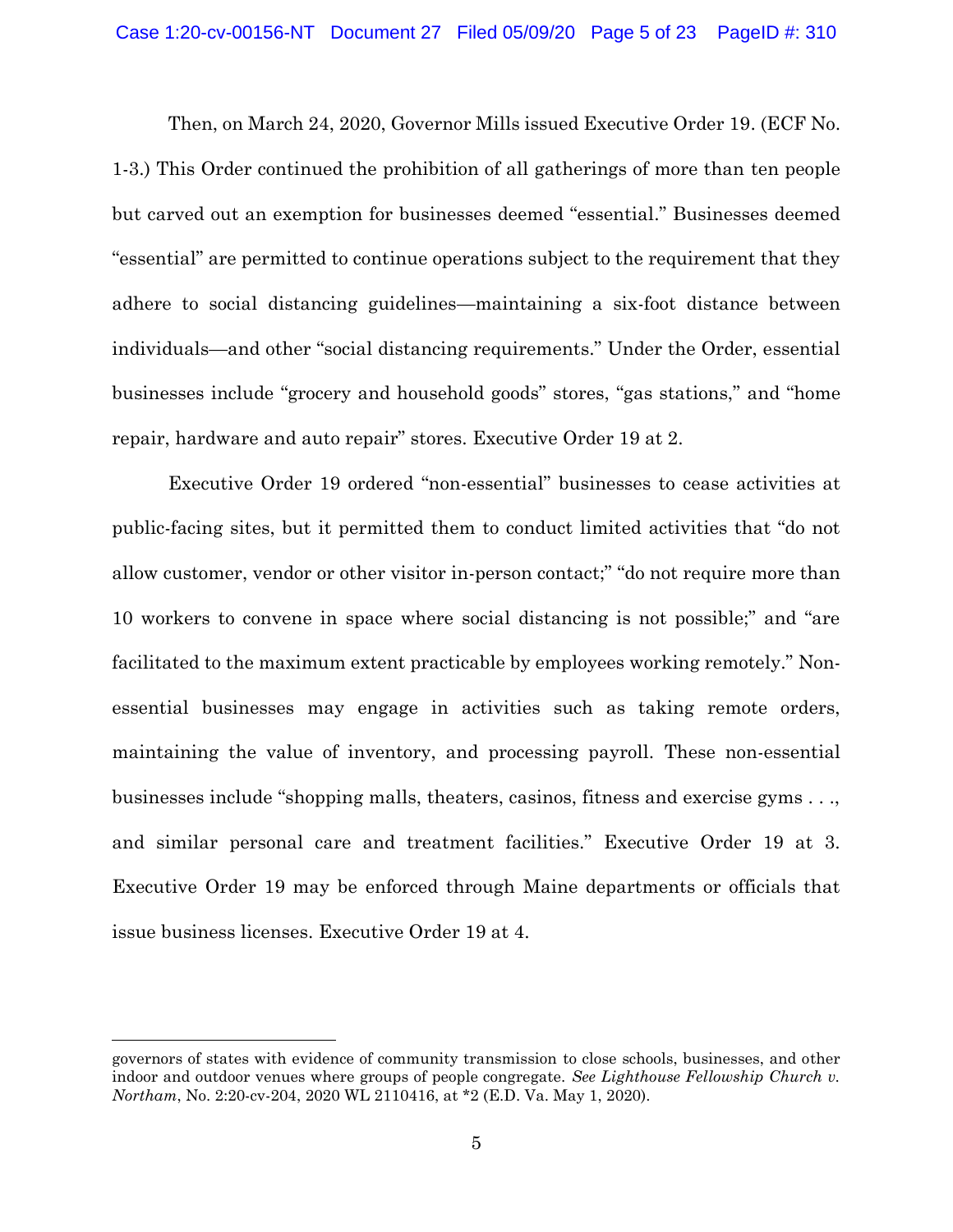On March 31, 2020, Governor Mills next issued Executive Order 28, which stated: "[a]ll persons living in the State of Maine are hereby ordered, effective as of 12:01 AM on April 2, 2020 to stay at their homes or places of residence." Executive Order 28 at 2 (ECF No. 1-4). Executive Order 28 only permitted residents to travel out of their homes if they were conducting "essential" activities or traveling to work at a business allowed to continue operations. Depending on the square footage of an essential business, Executive Order 28 placed limits on the number of customers permitted inside at any one time—permitting 5 people for buildings of less than 7,500 square feet, 15 people for buildings between 7,500 and 25,000 square feet, 50 people for buildings between 25,000 and 50,000 square feet, 75 people for buildings between 50,000 and 75,000 square feet, and 100 people for buildings larger than 75,000 square feet. Executive Order 28 states that violations constitute a class E crime.<sup>7</sup> Executive Order 28 stated that its prohibitions were in effect until April 30, 2020.

On April 3, 2020, Governor Mills issued a list further explaining what businesses were considered "essential" and "non-essential." Essential Business Operations Definition (ECF No. 1-5). The list of "essential" businesses included grocery stores, household goods stores, gas stations, hardware stores, home repair stores, garden centers and stores, child care services, and medical marijuana dispensaries.

<sup>7</sup> On April 2, 2020, the Maine State Police issued a statement indicating that it would enforce Governor Mills's Executive Order but that it was "asking for voluntary compliance" with the Executive Order. As a "last course of action and reserved for only the most egregious violators," the State Police indicated that they would "[i]ssu[e] summonses or mak[e] physical arrests." State Police Enforcement Practices Regarding Governor's Executive Order 1 (ECF No. 1-9).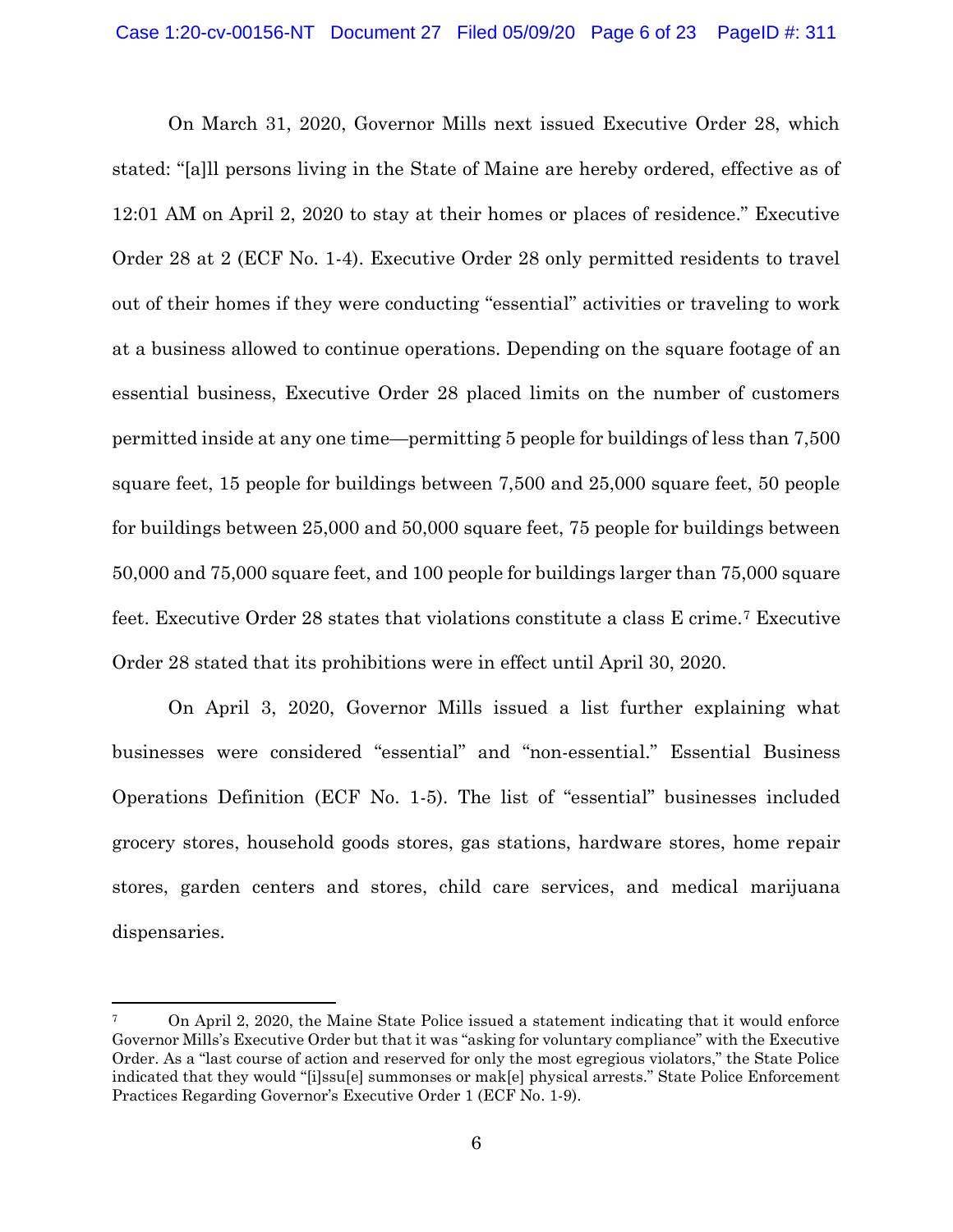On April 14, 2020, Governor Mills issued a Proclamation to Renew the State of Civil Emergency in Maine, which continued the civil emergency and extended the previously issued orders for another 30 days. Proclamation to Renew the State of Civil Emergency (ECF No. 1-6).

# **III. Maine's Plan for Reopening**

On April 28, 2020, Governor Mills released the "Restarting Maine's Economy" plan. Restarting Maine's Economy ("**Restarting Plan**") (ECF No. 1-8). This plan contemplates a four-phased approach to reopening businesses and activities. "Stage 1" contemplates "a continued prohibition on gatherings of more than 10 people," but explicitly provides for the opening of categories of businesses "per checklist standards." Restarting Plan at 10. With respect to religious gatherings, Stage 1 provides for "[l]imited drive-in, stay-in-your-vehicle church services." Restarting Plan at 11. Thereafter, Stage 2, scheduled to begin in June, contemplates increasing the number of people allowed at gatherings to 50. Restarting Plan at 12.

On April 29, 2020, Governor Mills issued Executive Order 49, which extended her prior Orders until May 31, 2020, and provided for the implementation of the Restarting Plan. Executive Order 49 (ECF No. 1-7). Governor Mills reiterated that the "[p]rotection of public health and our health care delivery system shall remain the first priority." Executive Order 49 at 2. As part of that approach, Governor Mills directed state agencies to continue to monitor various metrics to guide the timing and scope of easing restrictions.<sup>8</sup> Executive Order 49 at 2.

<sup>8</sup> Specifically, Executive Order 49 provides: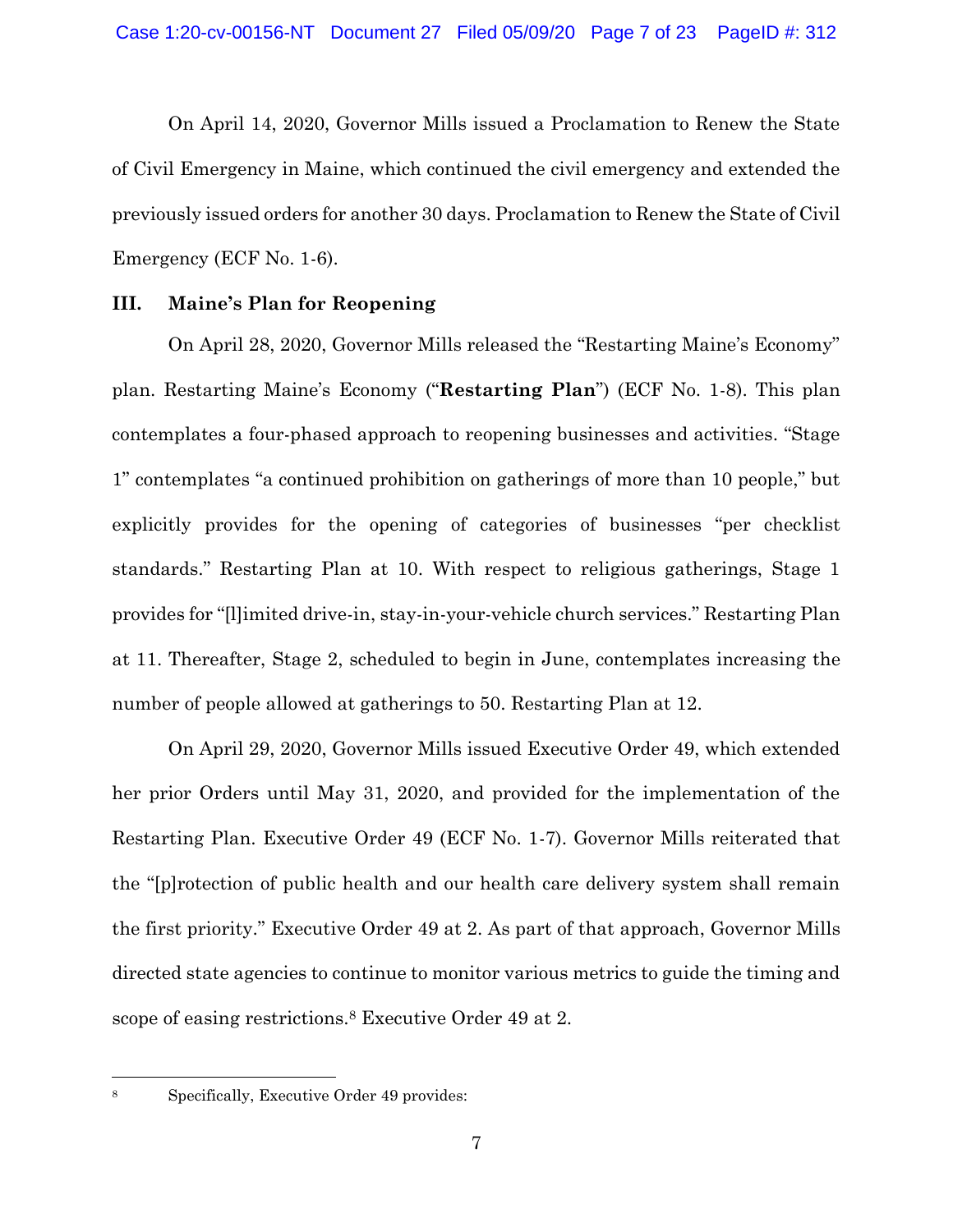The Order further states that, "[s]tarting May 1, 2020, . . . the Commissioner of the Department of Economic and Community Development (DECD) shall implement the Restarting Plan and identify businesses and activities where current restrictions may be adjusted to safely allow for more economic and personal activity." Executive Order 49 at 2. Any loosening of restrictions must be consistent with the guidelines stated in the Restarting Plan. As part of the reopening process, Governor Mills charged DECD with developing specific reopening checklists and standards for categories of businesses. DECD is working with industry representatives and businesses to develop industrywide checklists that will inform individual businesses and other entities about safe reopening standards.<sup>9</sup> In addition to providing stability and efficiency, the primary goal of this approach is "to establish uniform standards, restrictions and guidance that are capable of broad, baseline application." Decl. of Derek P. Langhauser ¶ 7 ("**Langhauser Decl.**") (ECF No. 21).

Executive Order 49 at 2.

The Commissioner of the Department of Health and Human Services (DHHS) and the Director of the Maine Center for Disease Control and Prevention (CDC) shall continue to advise on COVID-19 trends and metrics to guide the timing, pace and scope of any easing of current restrictions. Maine CDC currently tracks, subject to change, three primary metrics:

A. a downward trajectory of reported influenza-like illnesses and COVID-like syndromic cases;

B. a downward trajectory of documented cases and newly hospitalized patients; and

C. the capacity of Maine's hospital systems to treat all patients without crisis care and the ability of the State to engage in a robust testing program.

<sup>9</sup> DECD has taken an organized approach to restarting by "identifying approximately 70 categories of the tens of thousands of Maine's business, social and other entities whose operations have been seriously affected by COVID-19." Decl. of Derek P. Langhauser ¶ 6 ("**Langhauser Decl.**") (ECF No. 21).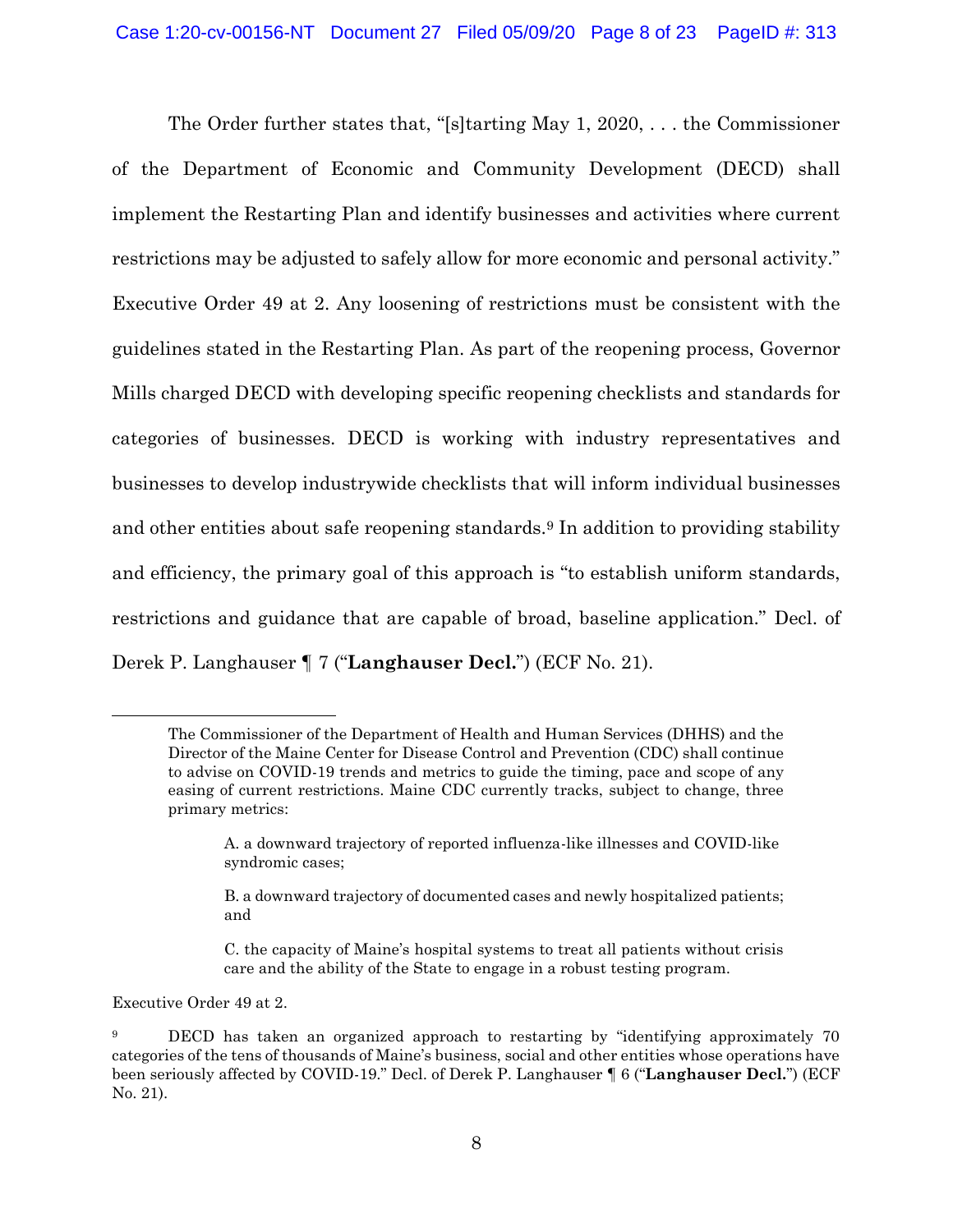According to the DECD website,<sup>10</sup> there is a "General Checklist" that all businesses must comply with to reopen, and there are industry-specific checklists under the various categories of businesses. *See* DECD, COVID-19 Prevention Checklists, https://www.maine.gov/decd/covid-19-prevention-checklists (last visited May 9, 2020). Each industry-specific checklist identifies best practices for items related to physical distancing, hygiene, personal protection, and maintenance of clean business environment, which are necessary for the safe reopening and operation of that category of business. All of the industry-specific checklists posted on the DECD website state that they are "guidance documents" for the use of businesses so "they can be prepared to meet health guidelines and reopen safely" and note that the checklists "may be updated as additional information and resources become available." *See, e.g.*, COVID-19 Prevention Checklist for Drive-in Theaters, *available at* https://www.maine.gov/decd/covid-19-prevention-checklists (last visited May 9, 2020). Governor Mills indicates that DECD will also provide businesses with "interpretive guidance" on the checklists, and for months the Governor's counsel has been directing inquiries to the DECD. Executive Order 49 at 2; Langhauser Decl.  $\P 8$ .

Faith-based entities are one of DECD's approximately 70 categories. Langhauser Decl. ¶ 10. The DECD website provides the following specific guidance for "Places of Worship":

<sup>10</sup> I take judicial notice of the Maine DECD website*. Gent v. CUNA Mut. Ins. Soc'y*, 611 F.3d 79, 84 n.5 (1st Cir. 2010) (pursuant to Fed. R. Evid. 201(b) the court took "judicial notice of the relevant facts provided on the [government] website, which [were] 'not subject to reasonable dispute.' ").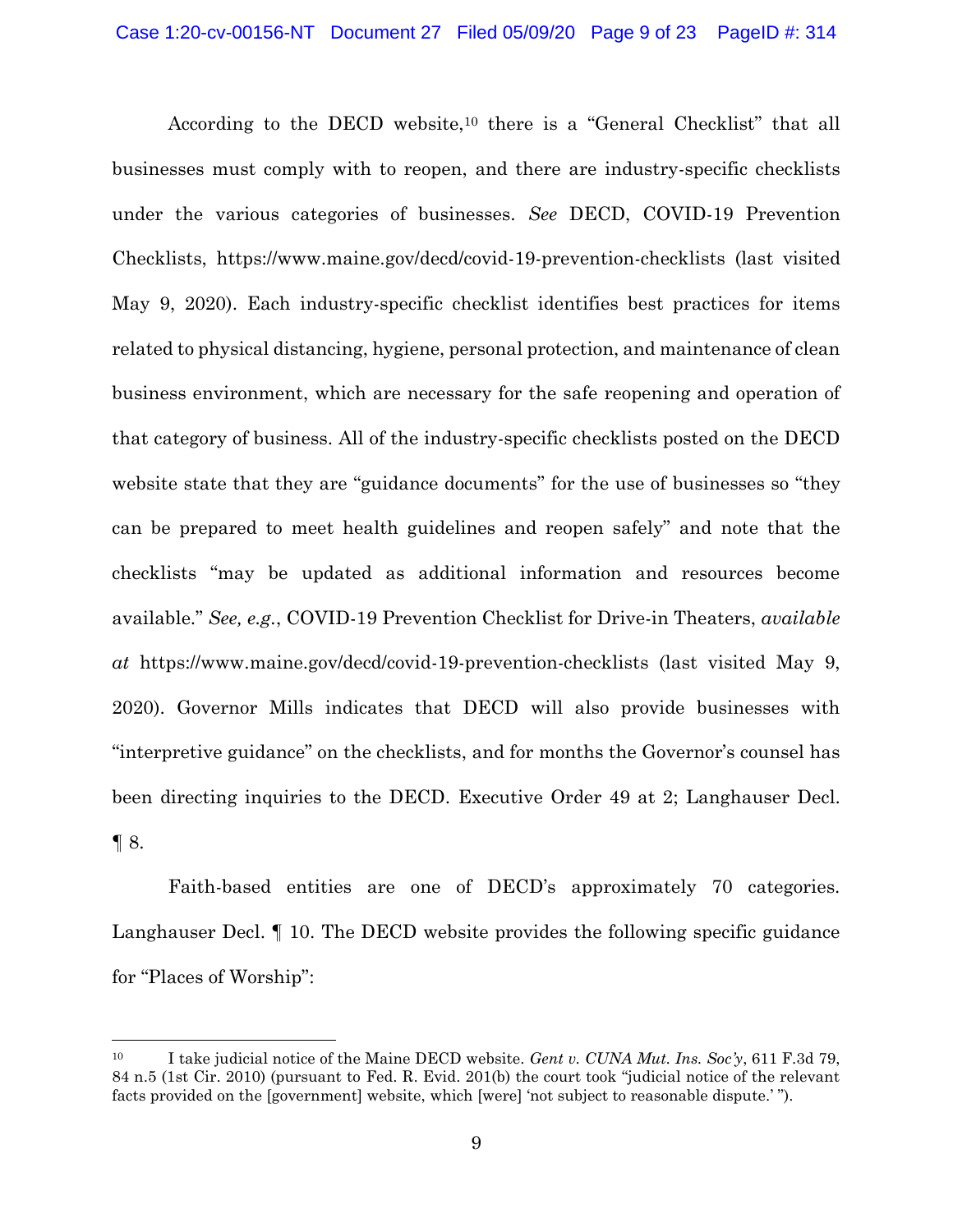A. In-person gatherings remain prohibited;

B. Streaming and recording of services encouraged; and

C. Drive-in services not encouraged but permitted provided:

1. Participants stay in their vehicles;

2. Leaders of services and signage provide notice about staying in vehicles;

3. Only immediate household members in each vehicle;

4. Vehicles shall be parked in manner that provides six feet

of space between the occupants of adjacent vehicles;

5. Windows are kept at least ½ way up;

6. Any collection is executed with a drop-off receptacle that requires no contact and participants remaining in their vehicles; and

7. Religious leaders are responsible for communicating and enforcing these restrictions.

DECD, Guidance on Governor's Executive Order 19 Regarding Places of Worship, https://www.maine.gov/decd/sites/maine.gov.decd/files/inlinefiles/Religous%20Servic e%20Guidance.pdf (last visited May 9, 2020).

# **IV. Calvary Chapel**

l

Plaintiff Calvary Chapel is located and hosts services in Orrington, Maine.<sup>11</sup>

Due to the Gathering Orders, the Plaintiff is prohibited from holding in-person services within its church building for more than ten people, a restriction that the Plaintiff contends violates its constitutional and statutory rights. Plaintiff's counsel represented to me during a teleconference on May 7, 2020, that Calvary Chapel did not contact DECD for guidance prior to filing suit. Instead, the Plaintiff emailed a letter to Governor Mills and her counsel, demanding written confirmation within less

<sup>&</sup>lt;sup>11</sup> The record does not provide any information about the number of members Calvary Chapel has or the number of members who regularly attend its worship services.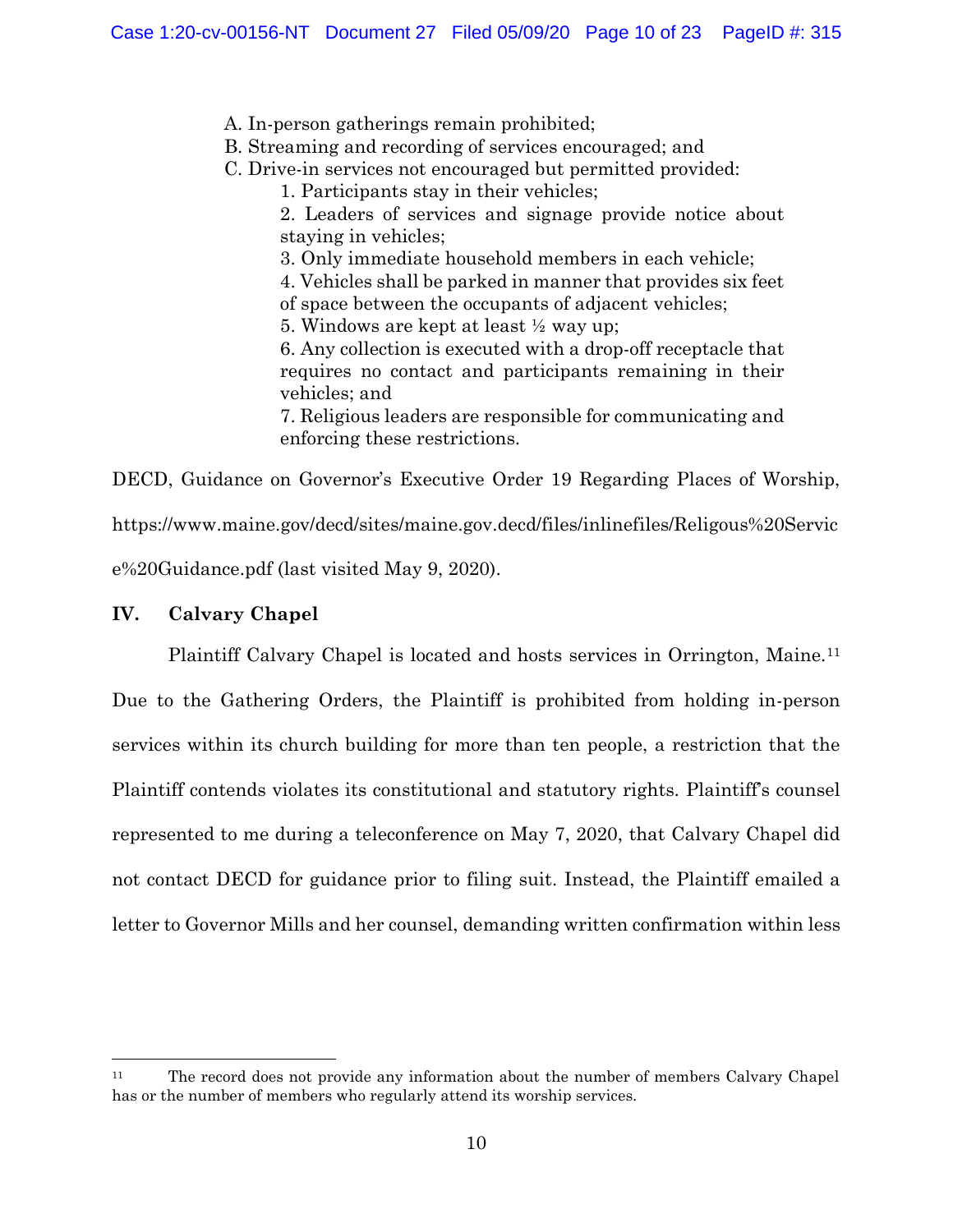than 24 hours "that the 'gathering orders' . . . prohibiting churches from meetings of more than 10 people have been rescinded."<sup>12</sup> Demand Letter 1 (ECF No. 1-19).

When no response was received, the Plaintiff filed a Verified Complaint on May 5, 2020, asserting ten causes of action: Violation of Free Exercise Clause of First Amendment of the U.S. Constitution (Count I); Violation of Right to Peaceably Assembly under the First Amendment to the U.S. Constitution (Count II); Violation of Free Speech Clause of First Amendment to the U.S. Constitution (Count III); Violation of Establishment Clause of First Amendment to the U.S. Constitution (Count IV); Violation of Equal Protection Clause of Fourteenth Amendment to the U.S. Constitution (Count V); Violation of Republican form of Government under the Guarantee Clause of Article IV, § 4 of the U.S. Constitution (Count VI); Violation of Free Exercise of Religion under Art. 1, § 3 of the Maine Constitution (Count VII); Violation of Freedom of Speech under Art. 1, § 4 of the Maine Constitution (Count VIII); Violation of right to have laws suspended only by the Maine Legislature (Count IX); and Violation of the Religious Land Use and Institutionalized Persons Act, 42 U.S.C. § 2000cc—2000cc-5 (Count X).

Upon conclusion of my May 7, 2020 teleconference with counsel, and at my urging, Plaintiff's counsel communicated with counsel for the Governor asking how it might "secure permission, accommodation or conditional waiver to host parking lot, drive-in, and/or in-person religious services" in conformance with the Restarting

<sup>&</sup>lt;sup>12</sup> Although the Complaint states that the Plaintiff gave the Governor until 5:00 p.m. on May 5 to respond, the demand letter itself lists a deadline of 1:00 p.m.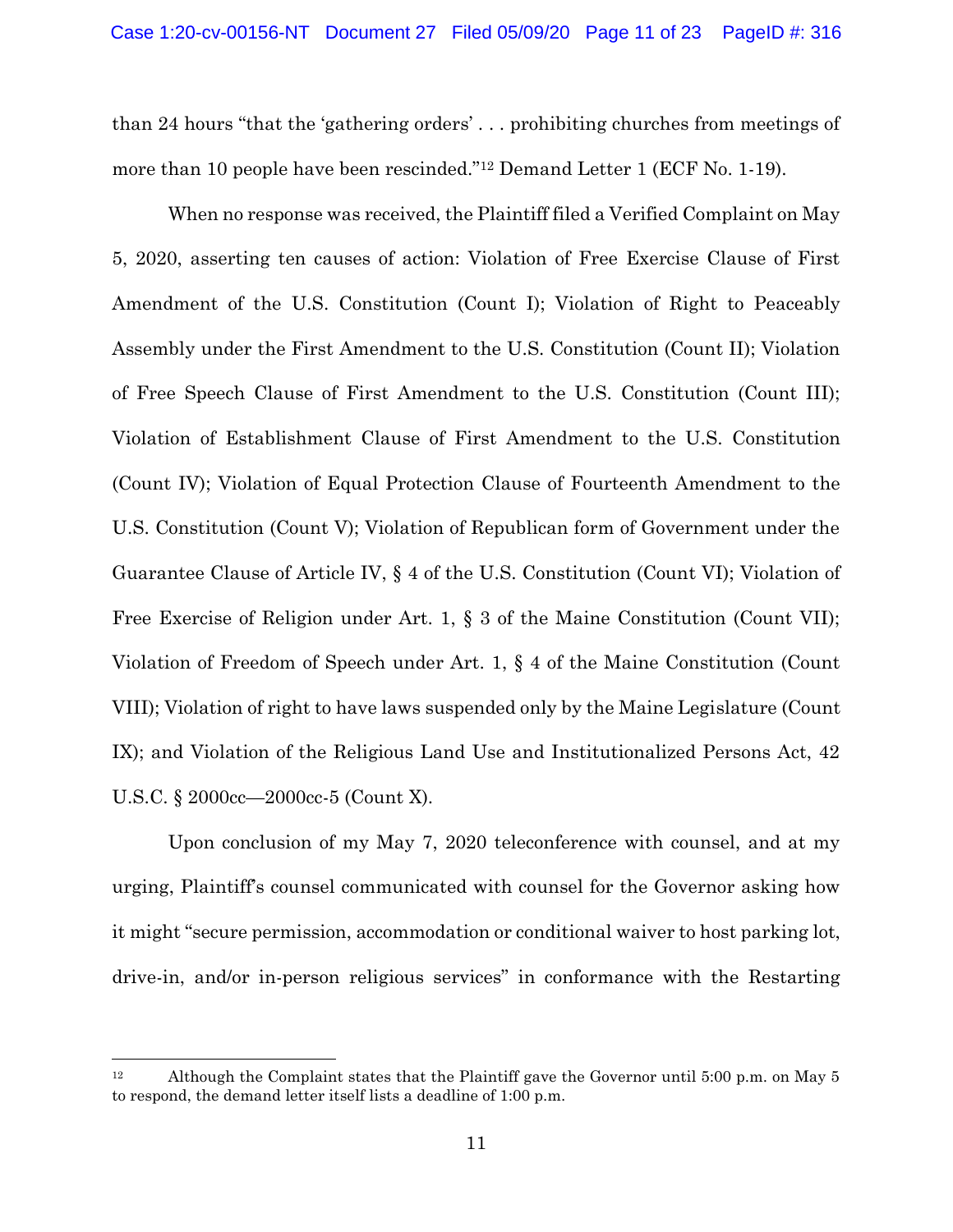Plan. Decl. of Horatio G. Mihet ¶ 3 (ECF No. 15) ("**Mihet Decl**."). Plaintiff's counsel states that he was informed by the Governor's counsel "that there is no mechanism or procedure under the [Restarting Plan] by which Calvary Chapel could seek or obtain any certification, permission, and/or exemption to permit parking lot, drive-in and/or in-person religious services." Mihet Decl. ¶ 4. While it may well be true that there is no permitting process in place, counsel for the Governor has averred that faith-based entities are allowed to hold drive-in services pursuant to the standards posted on the DECD website. Langhauser Decl. ¶ 11. Plaintiff has not stated that it has ever reached out to the DECD.

### **LEGAL STANDARD**

"[Injunctive relief] is an extraordinary and drastic remedy that is never awarded as of right." *Monga v. Nat'l Endowment for the Arts*, 323 F. Supp. 3d 75, 82 (D. Me. 2018) (quoting *Peoples Fed. Sav. Bank v. People's United Bank*, 672 F.3d 1, 8–9 (1st Cir. 2012)). In deciding whether to issue a temporary restraining order, I apply the same four-factor analysis that is used to evaluate a motion for a preliminary injunction. *Id.* These factors are:

(1) the likelihood of success on the merits; (2) the potential for irreparable harm [to the movant] if the injunction is denied; (3) the balance of relevant impositions, i.e., the hardship to the nonmovant if enjoined as contrasted with the hardship to the movant if no injunction issues; and (4) the effect (if any) of the court's ruling on the public interest.

*Esso Standard Oil Co. v. Monroig-Zayas*, 445 F.3d 13, 17–18 (1st Cir. 2006). The moving party "bears the burden of establishing that these four factors weigh in its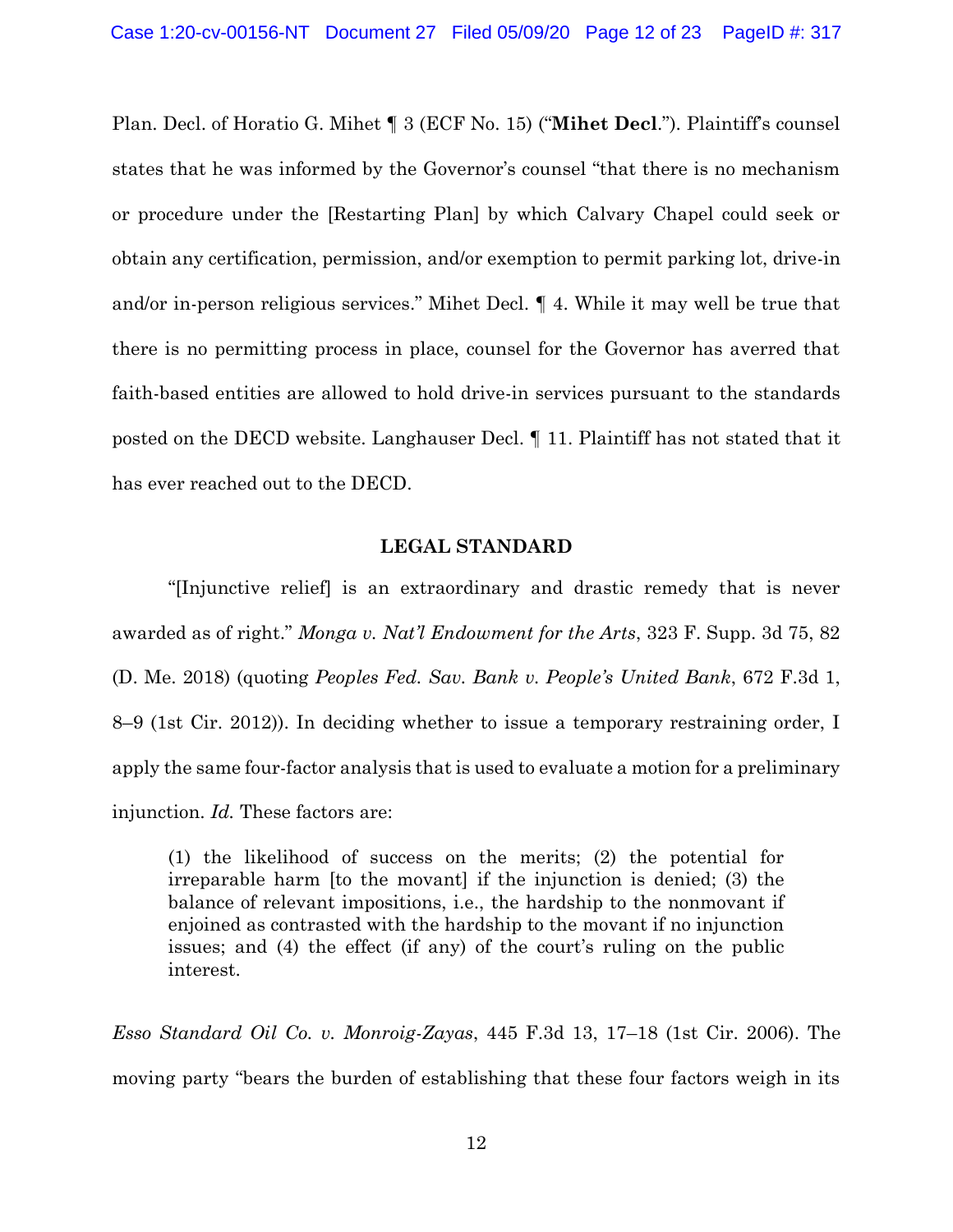favor," *id.* at 18, but the likelihood of success on the merits is the most important. *New Comm Wireless Servs., Inc. v. SprintCom, Inc.*, 287 F.3d 1, 9 (1st Cir. 2002). If the movant "cannot demonstrate that he is likely to succeed in his quest, the remaining factors become matters of idle curiosity." *Id.*

#### **DISCUSSION**

### **I. Plaintiff's Likelihood of Success**

### **A. Free Exercise Clause**

 $\overline{a}$ 

The Free Exercise Clause, applicable to the states through the Fourteenth Amendment, holds that governments "shall make no law respecting an establishment of religion, *or prohibiting the free exercise thereof*." U.S. Const. amend. I (emphasis added). The Plaintiff contends that the Gathering Orders violate this rule because they "plainly impose significant burdens on Calvary Chapel's religious beliefs." Pl.'s Mot. 5.

Over the last several weeks, the majority of courts that have considered similar executive orders in other states have concluded that a state does not violate the Free Exercise Clause when it limits in-person religious services to ten people, at least as long as the state permits drive-in services.<sup>13</sup> *See Cassell v. Snyders*, No. 20-cv-50153,

<sup>&</sup>lt;sup>13</sup> The Plaintiff repeatedly cites to a few cases in which courts did enjoin the enforcement of COVID-19 restrictions. All are distinguishable. First, in *On Fire Christian Center, Inc. v. Fischer*, the plaintiffs challenged a ban on drive-in church services. No. 3:20-cv-264-JRW, 2020 WL 1820249 (W.D. Ky. Apr. 11, 2020). In granting the temporary restraining order to enjoin the mayor from enforcing the ban, the court noted that the city "targeted religious worship by prohibiting drive-in church services, while not prohibiting a multitude of other non-religious drive-ins and drive-throughs – including, for example, drive-through liquor stores." *Id.* at \*6. Likewise, in *Maryville Baptist Church v. Beshear*, the Sixth Circuit criticized Kentucky's restrictions on religious activities but ultimately limited its decision by only enjoining the enforcement of the state's ban on drive-in services. No. 20-5427, –– F.3d ––, 2020 WL 2111316, at \*4–\*5 (6th Cir. May 2, 2020) (slip opinion). Although the court stated that the inperson limitations "should give pause," it explained that, "[i]n view of the fast-moving pace of this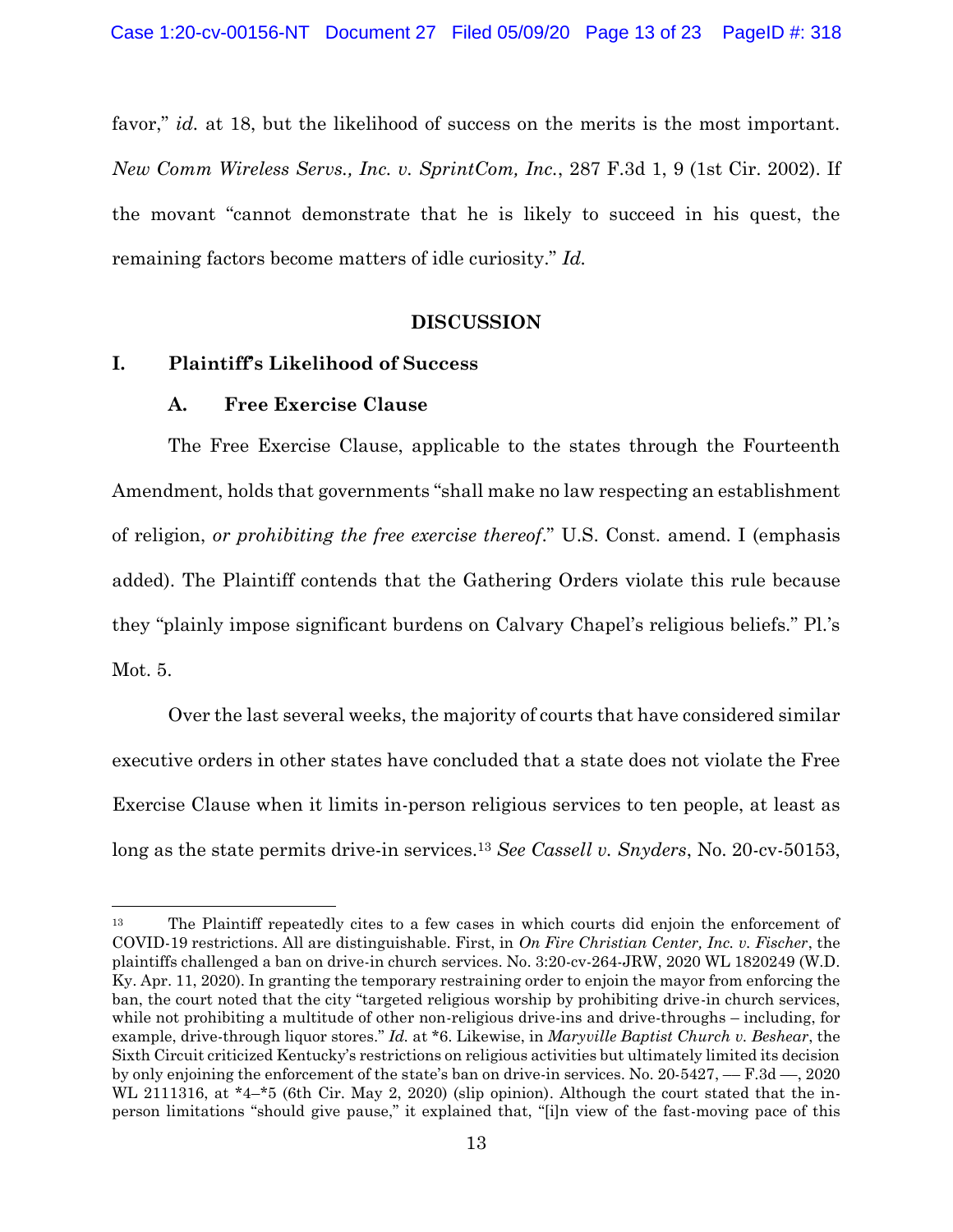2020 WL 2112374, at \*6 (N.D. Ill. May 3, 2020); *Legacy Church, Inc. v. Kunkel*, No. CIV 20-0327 JB/SCY, 2020 WL 1905586, at \*35 (D.N.M. Apr. 17, 2020). The Plaintiff has offered no reason why Maine's orders are distinguishable. For those reasons and for the reasons set forth below, I conclude that the Plaintiff is unlikely to succeed on its free exercise claims.

### **1. Government Power During a Health Emergency**

Although a government cannot use a health crisis as a pretext for trampling constitutional rights, the Supreme Court has long recognized that "a community has the right to protect itself against an epidemic of disease which threatens the safety of its members." *Jacobson v. Commonwealth of Mass.*, 197 U.S. 11, 27 (1905). And while such an epidemic is ongoing, the "traditional tiers of constitutional scrutiny do not apply." *Cassell*, 2020 WL 2112374, at \*6 (citing *Jacobson*, 197 U.S. at 27; *In re Abbott*, 954 F.3d 772, 784 (5th Cir. 2020)). During that temporary time and in those narrow

 $\overline{a}$ 

litigation and in view of the lack of additional input from the district court, whether of a fact-finding dimension or not, we are inclined not to extend the injunction to in-person services at this point." *See id.* at \*5. Maine currently permits drive-in, stay-in-your-vehicle services. *See* Langhauser Decl. ¶ 11.

Days after the Sixth Circuit decided *Maryville Baptist*, the district court extended the injunction to prevent enforcement of Kentucky's ban on "mass gatherings" as it applied to religious services. *See Maryville Baptist Church, Inc. v. Beshear*, No. 3:20-cv-00278-DJH-RSE (W.D. Ky. May 8, 2020)*.* On the same day, another district court in Kentucky entered a similar state-wide injunction. *See Tabernacle Baptist Church, Inc. v. Beshear*, No. 3:20-cv-00033-GFVT (E.D. Ky. May 8, 2020). But those courts based their decisions on determinations that Kentucky's order was not neutral or generally applicable and that it was not narrowly tailored. Those courts were reviewing a different order than I have before me today. *See Maryville Baptist*, No. 3:20-cv-00278-DJH-RSE, at \*2, \*4 (noting that Kentucky's order bans "any event or convening that brings together groups of individuals" and stating the governor failed to consider simply limiting the number of people who could attend service at a time); *Tabernacle Baptist*, No. 3:20-cv-00033-GFVT, at \*10 (finding order not narrowly tailored because "many of the serial exemptions for secular activities [such as law firms and laundromats] pose comparable public health risks to worship services"); *see also Roberts v. Neace*, No. 20-5465 (6th Cir. May 9, 2020). Here, Maine does allow groups of up to ten people to gather, and, as previously discussed, Maine's orders target both religious and secular conduct that poses similar health risks.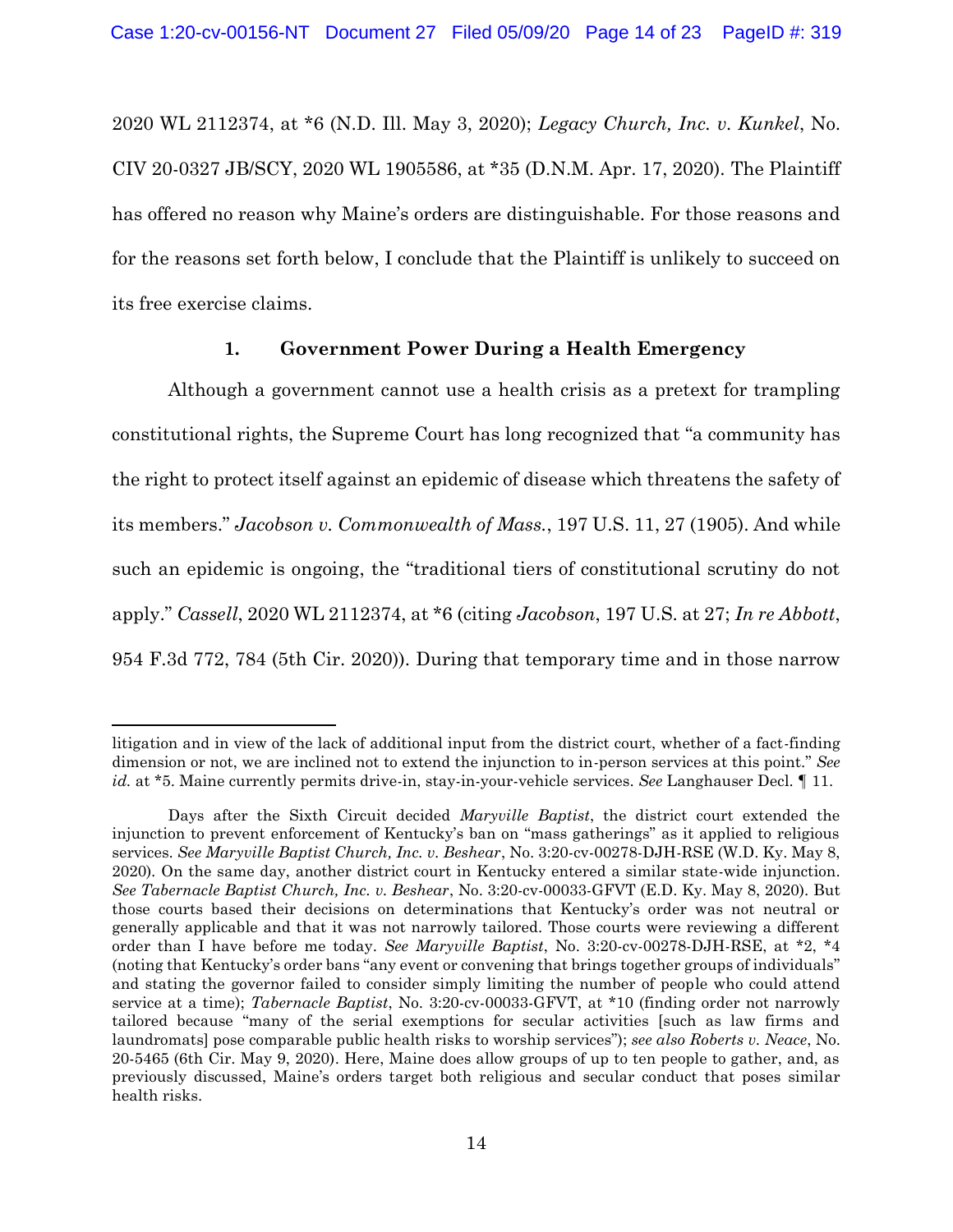contexts, *Jacobson* instructs that courts should only overturn state action when it lacks a "real or substantial relation to the protection of the public health" or represents "a plain, palpable invasion of rights secured by the fundamental law." *Jacobson*, 197 U.S. at 31. Calling upon this rule, courts across this country have repeatedly upheld orders meant to curb the spread of COVID-19, including rules that restrict in-person religious services to ten or fewer persons. *See Cross Culture Christian Ctr. v. Newsom*, No. 2:20-cv-00832-JAM, 2020 WL 2121111, at \*3–\*4 (E.D. Cal. May 5, 2020); *Cassell*, 2020 WL 2112374, at \*6–\*7; *Gish v. Newsom*, No. EDCV 20-755-JGB, 2020 WL 1979970, at \*5 (C.D. Cal. Apr. 23, 2020); *Legacy Church*, 2020 WL 1905586, at \*25; *see also In re Abbott*, 954 F.3d at 783–84 (admonishing district court for failing to apply *Jacobson* standard in reviewing state's restriction of nonessential medical procedures, including non-essential abortions).

Maine's Gathering Orders are likely to survive this test too. The orders are in place to protect Maine residents from the spread of a virus that can cause serious illness and death. Given what we know about how COVID-19 spreads, the nature of the orders—in permitting drive-in services, online services, and small gatherings, while restricting large assemblies of people—demonstrates a substantial relation to the interest of protecting public health. For these reasons, I conclude that the Plaintiff is unlikely to succeed on its claim that the Gathering Orders violate the Free Exercise Clause.

# **2. Traditional Free Exercise Clause Analysis**

Even if the *Jacobson* standard was inapplicable, the Gathering Orders would likely still survive the Plaintiff's free exercise challenge. Under traditional analysis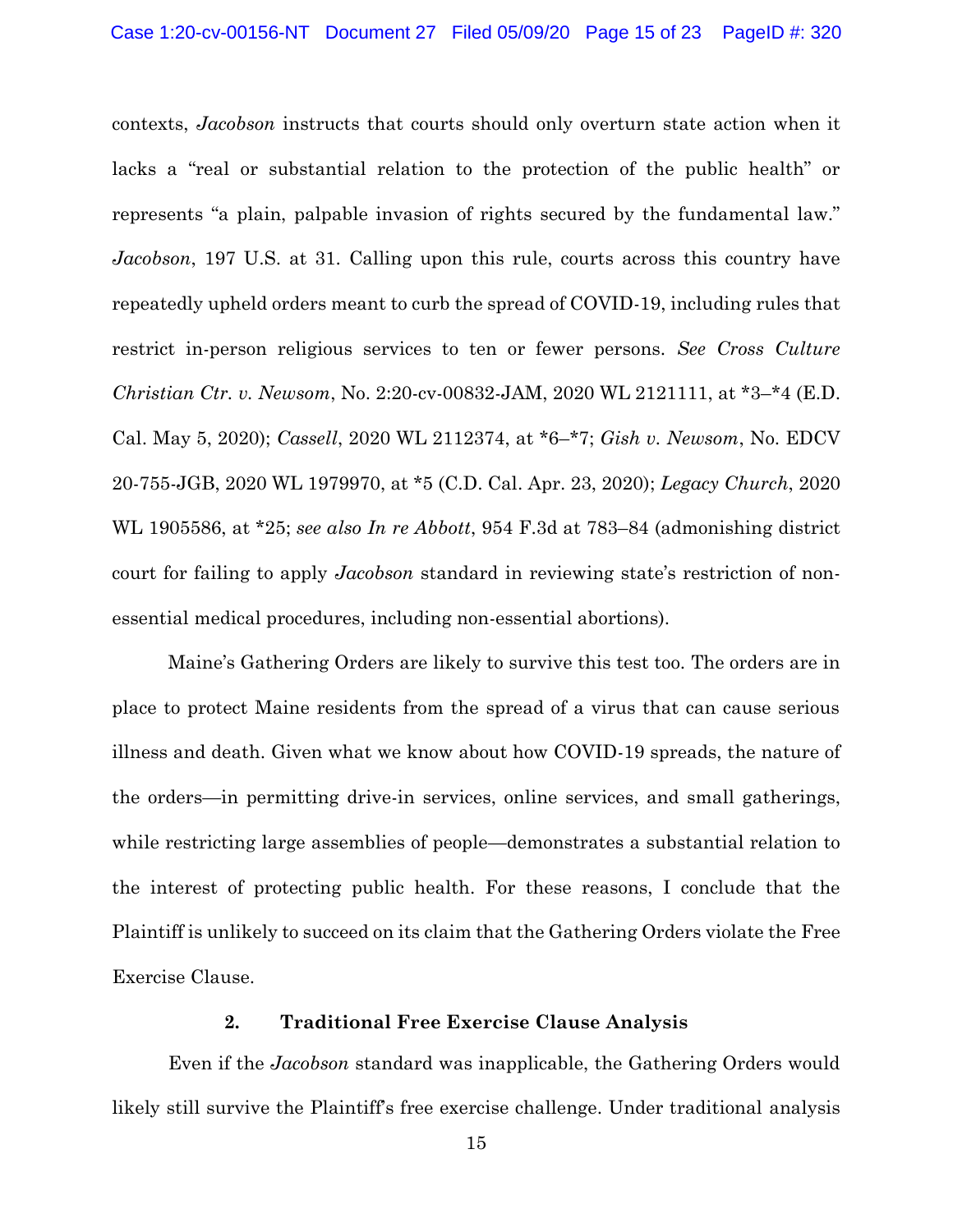of the Free Exercise Clause, "neutral, generally applicable laws" are subject to rational basis review, even where they are applied to religious practice. *Burwell v. Hobby Lobby Stores, Inc.*, 573 U.S. 682, 694 (2014).

A law is not neutral if its object is to "infringe upon or restrict practices because of their religious motivation." *Church of the Lukumi Babalu Aye v. City of Hialeah*, 508 U.S. 520, 533 (1993). A lack of neutrality can be clear from the face of the law if it "refers to a religious practice without a secular meaning discernable from the language or context." *Id.*; *see also Perrier-Bilbo v. United States*, 954 F.3d 413, 429 (1st Cir. 2020). But the Free Exercise Clause also forbids "subtle departures from neutrality," including evidence of bias that might not be reflected in the law's text. *Masterpiece Cakeshop, Ltd. v. Colo. Civil Rights Comm'n*, 138 S. Ct. 1719, 1731 (2018). In determining if a law's object is neutral, courts consider "the effect of [the] law in its real operation" and often call upon principles developed in equal protection cases. *Lukumi*, 508 U.S. at 535, 540. Thus, a law will be found to violate the Free Exercise Clause if it was enacted "because of," not merely "in spite of," its restrictions on religious practice. *Id.* at 540. Relevant evidence on this point can include a proscription of religious activity in a way not applied to comparable secular activity; a "pattern" of "animosity" towards the religious group by the drafters; and the suppression of "much more religious conduct than is necessary" to achieve the asserted, legitimate purposes. *Id.* at 536, 542, 543.

Here, the Gathering Orders are plainly neutral. They prohibit all non-essential gatherings of more than ten people. There are no facts suggesting that Governor Mills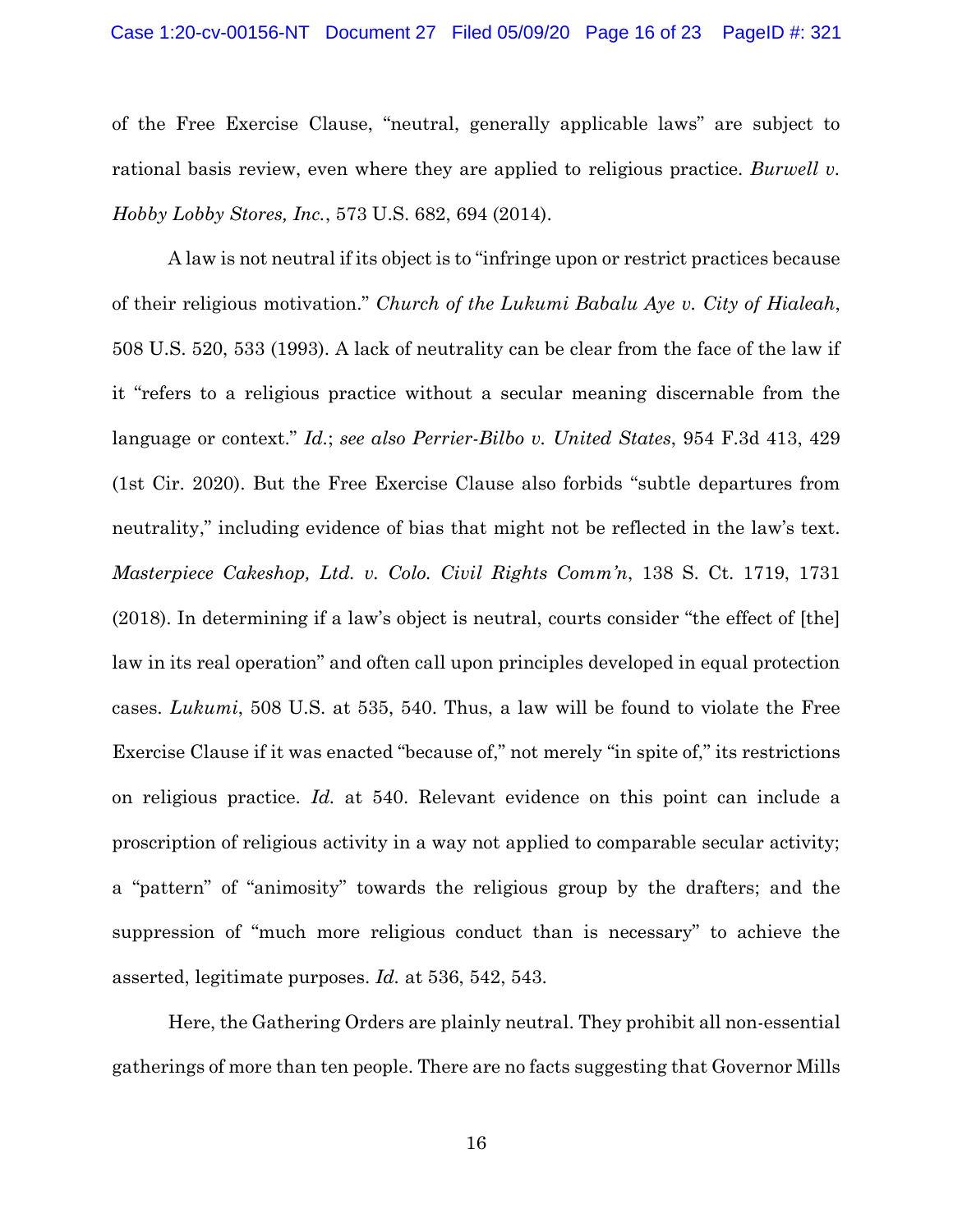has any animus towards religious organizations. And under the Gathering Orders, churches remain free to conduct drive-in services, online programs, and in-person assemblies of up to ten people.<sup>14</sup> The Gathering Orders are thus designed to restrict only the aspects of the religious conduct—the large, in-person gatherings—that undermine the secular purpose of slowing the spread of COVID-19.

Nevertheless, the Plaintiff asserts that the Gathering Orders are not neutral because religious organizations have been targeted and restricted in ways that secular entities have not. In particular, the Plaintiff notes that there is an exemption from the ten-person limit for "liquor stores, warehouse clubs, supercenter stores, [and] marijuana dispensaries." <sup>15</sup> Pl.'s Mot. 6. But, in this free exercise analysis, the question is not whether any secular entity faces fewer restrictions than any religious one. To be comparable, the secular conduct must "endanger[ ] [the government's]

 $\overline{a}$ 

<sup>&</sup>lt;sup>14</sup> The Plaintiff contends that the Gathering Orders are not neutral on their face because they "expressly target 'religious' or 'faith-based' gatherings for disparate treatment." Pl.'s Mot. 6. To be sure, the orders do include those terms in listing the types of gathering that are limited to ten or fewer people. *See, e.g.*, Exec. Order 14 (ECF No. 1-2) ("Such gatherings include, without limitation, community, civic, public, leisure, and faith-based events . . . ."). But the mere reference to religious activity as part of a list of broader activities covered by the orders does not show that the order's "object or purpose" was to target religious activity for harsher treatment. *See Church of the Lukumi Babalu Aye v. City of Hialeah*, 508 U.S. 520, 533 (1993); *Maryville Baptist Church*, 2020 WL 2111316, at \*3 (noting that mentioning religious gathering "by name" does not establish "that the Governor singled out faith groups"); *Cassell v. Snyders*, No. 20-cv-50153, 2020 WL 2112374, at \*10 (N.D. Ill. May 3, 2020).

<sup>&</sup>lt;sup>15</sup> In multiple places, the Plaintiff asserts that the Governor has exempted casinos from the restrictions that churches face, and it implies that casinos are permitted to continue operations. *See, e.g.*, Pl.'s Mot. 7 ("large numbers of people may gather at . . . casinos"); Pl.'s Mot. 8 ("large gatherings at . . . casinos . . . are not prohibited"); Pl.'s Mot. 12 ("the State has created carveouts for gatherings of more than 10 individuals at . . . casinos"). I have reviewed the executive orders contained in the record, and I cannot find any support for this proposition. Executive Order 19 permits casinos to engage in certain activities—including taking remote orders, ensuring security, and processing payroll—but prohibits them from engaging in "customer, vendor or other visitor in-person contact." Executive Order 19 at 3 (ECF No. 1-3) (also stating that activities are only permitted if they "do not require more than 10 workers to convene in space where social distancing is not possible" and "are facilitated to the maximum extent practicable by employees working remotely").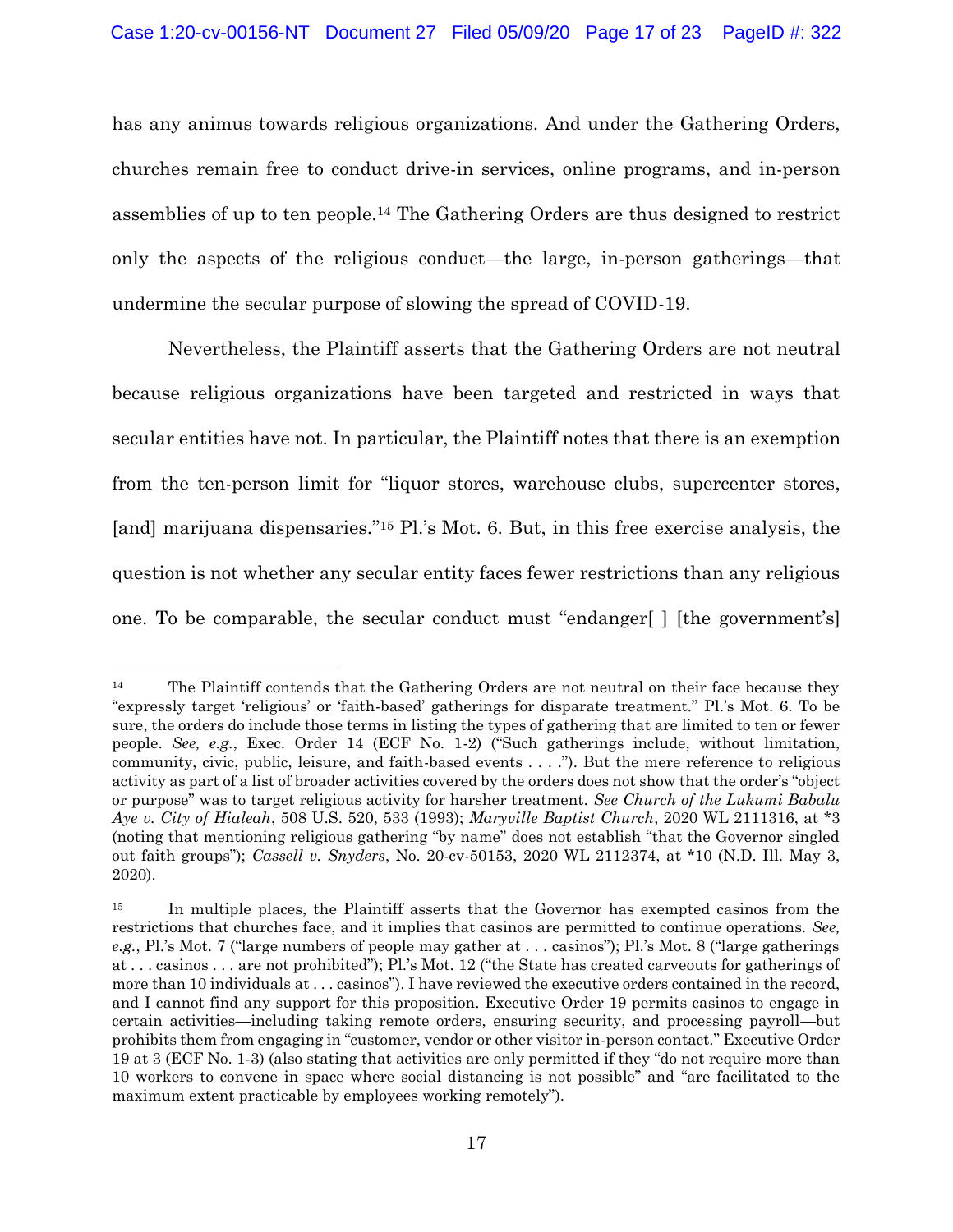interests in a similar or greater degree than" the religious conduct. *Lukumi*, 508 U.S. at 543.

The Plaintiff is unlikely to succeed in establishing that the conduct at the secular businesses that it identifies is comparable to the conduct at religious gatherings. "In other parts of the country, houses of worship have been linked to the spread of COVID-19."<sup>16</sup> Shah Decl. ¶ 29. "Gatherings in houses of worship present a greater risk to the public health than shopping at a grocery store or other retail outlet. Shoppers, particularly in the current environment, enter a store, gather the items they need as quickly as possible, check out, and promptly leave. Shah Decl. ¶ 25. In contrast, the Plaintiff seeks to hold worship service for "no more than a few hours twice per week." Pl.'s Mot. at 16–17.

Several other courts have distinguished churches from places where individuals shop, noting that the purpose of shopping—unlike the purpose of community-centered religious organizations—is not to congregate and converse but instead to find and purchase items with limited contact with others. *See Cassell*, 2020 WL 2112374, at \*9; *Gish*, 2020 WL 1979970, at \*6. Religious gatherings, on the other hand, are more akin to restaurants, entertainment venues, movie theaters, and schools, all of which face the same restrictions as the Plaintiff. *See id.*

<sup>&</sup>lt;sup>16</sup> "[T]he Director of the Sacramento County Department of Health Services announced last month that at least 70 members of a local church were infected with COVID-19. The Secretary of the Kansas Department of Health and Environment announced that of the eleven coronavirus clusters in Kansas recorded at the time, three were tied to church gathers. . . . Recent epidemiological studies suggest that singing may release additional coronavirus into the air, increasing the likelihood of infection. For example, a recent investigation traced a COVID-19 outbreak to a choir practice session." Shah Decl. ¶¶ 29–30.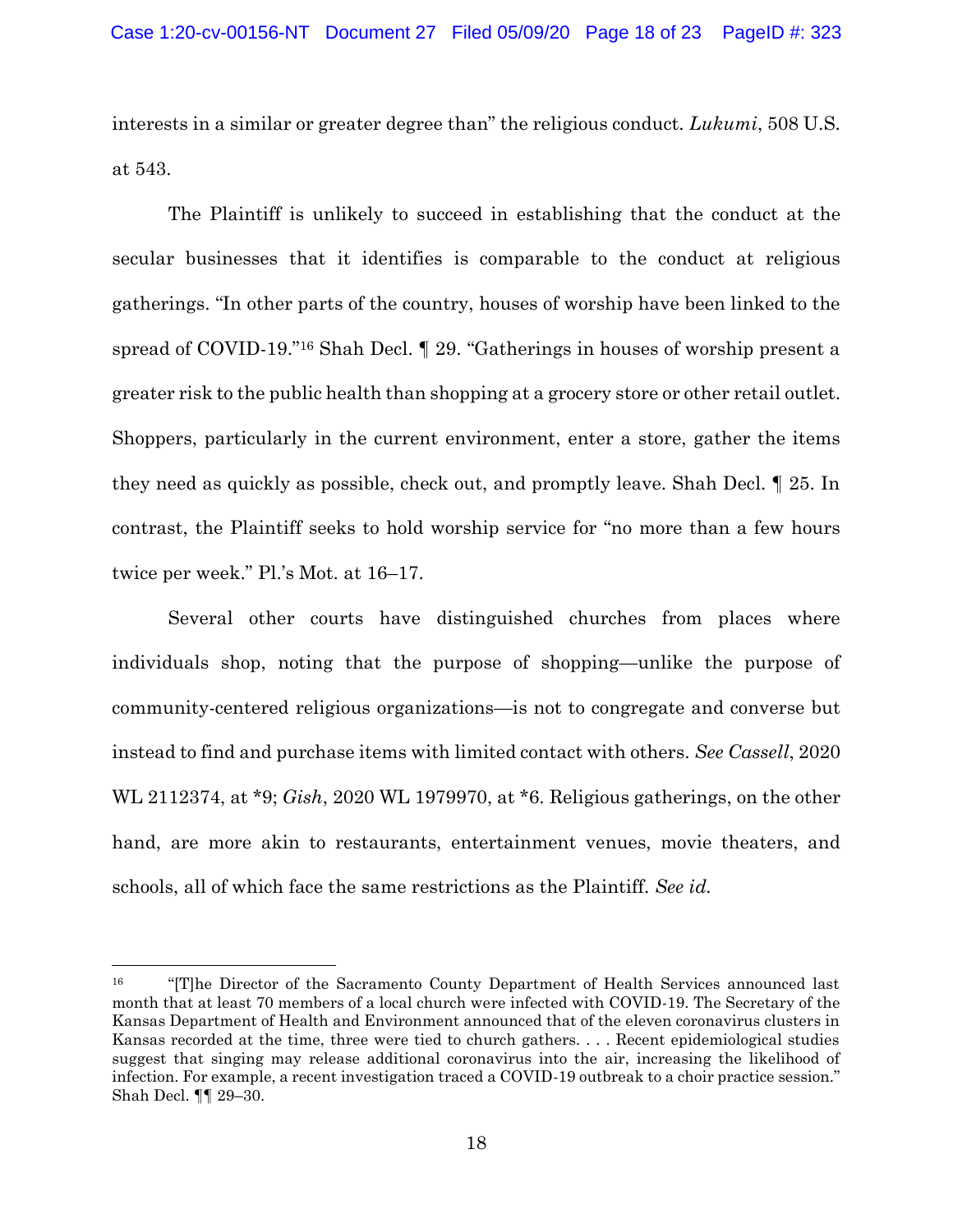The Gathering Orders are also generally applicable. As the Supreme Court explained in *Lukumi*, although "[a]ll laws are selective to some extent, . . . categories of selection are of paramount concern when a law has the incidental effect of burdening religious practice." *Lukumi*, 508 U.S. at 542. Even "in pursuit of legitimate interests," the government "cannot in a selective manner impose burdens only on conduct motivated by religious belief." *Id.* at 543 (noting that this principle "has parallels in our First Amendment jurisprudence").

The Plaintiff asserts that the Gathering Orders are not generally applicable because they exempt "large crowds and masses of people gathered at numerous businesses and other non-religious entities." Pl.'s Mot. 7. But, again, these exempted entities do not foster the same type of assembly as the entities—both religious and secular—that are subject to the Gathering Orders' restrictions. Schools, movie theaters, concert halls, sports venues, synagogues, mosques, and churches all fall under the Gathering Orders' umbrella and are all burdened by the ten-person limit. The places covered by the General Orders are places where "people sit together in an enclosed space to share a communal experience." *Gish*, 2020 WL 1979970, at \*6. The Governor has thus not selectively "impose[d] burdens only on" religious conduct, but rather equally on all types of conduct that are likely to spread COVID-19. *See Lukumi*, 508 U.S. at 543.

Because I conclude that the Gathering Orders are neutral and generally applicable, the Plaintiff would have to show that they are unsupported by a rational basis in order to prevail. Given the Governor's interest in limiting the spread of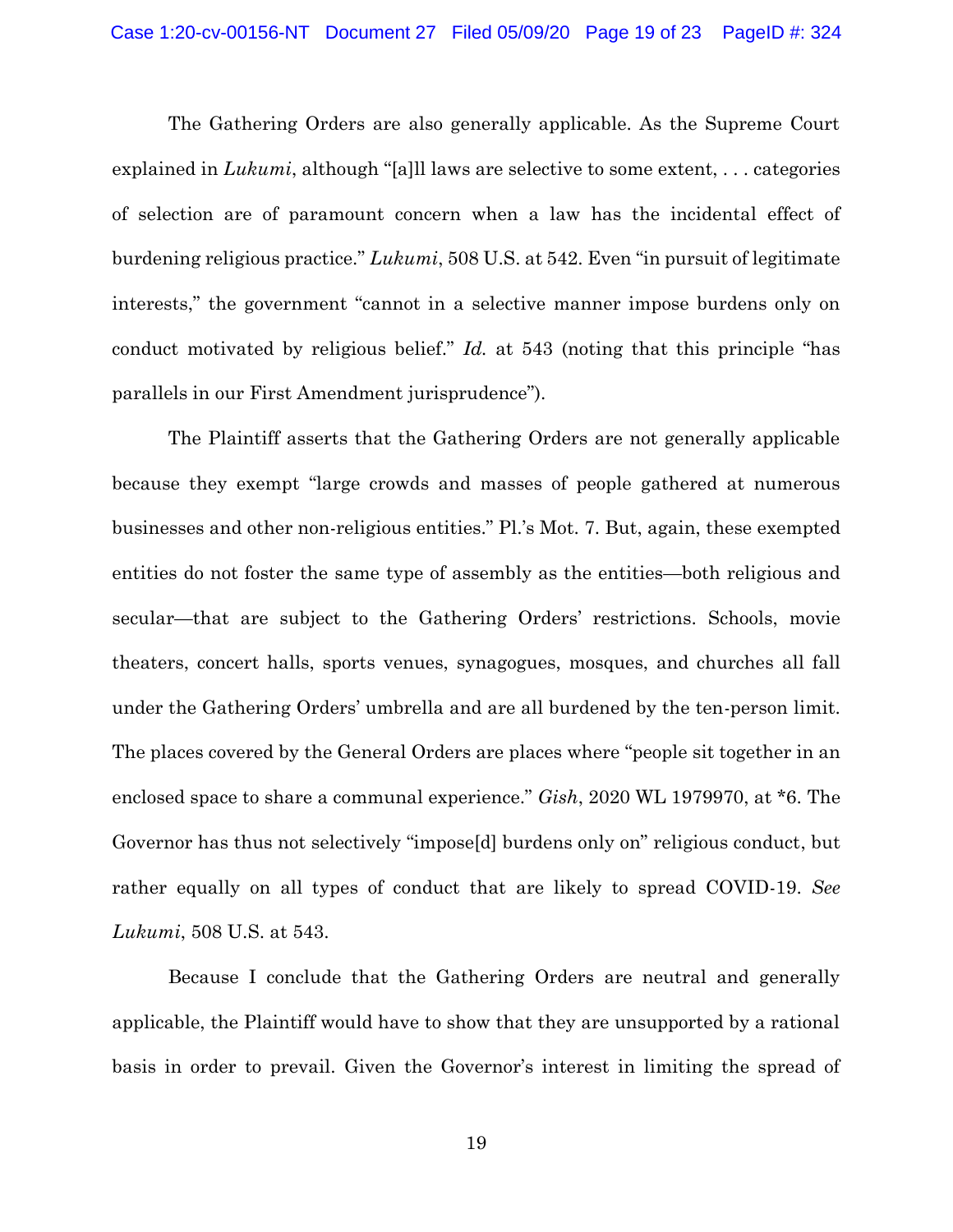COVID-19, a highly contagious illness that spreads more easily through close contact, the Plaintiff is likely unable to make such a showing.

### **B. Establishment Clause**

The Plaintiff also contends that the Gathering Orders violate the Establishment Clause. This claim appears to rest on the same allegations as the free exercise claim, namely that the Governor has targeted religious gatherings and has subjected religious organizations to stricter limitations than she has imposed on secular ones.

As noted above, the First Amendment prohibits governments from making any law "respecting an establishment of religion." U.S. Const. amend. I. The "clearest command" of this provision is that "one religious denomination cannot be officially preferred over another, . . . nor can the government prefer religion over nonreligion." *Perrier-Bilbo*, 954 F.3d at 422 (internal quotations omitted). Under the test developed in *Lemon v. Kurtzman*, government action survives an Establishment Clause challenge if (1) it has "a secular legislative purpose," (2) its "*principal* or *primary*" effect "neither advances nor inhibits religion," and (3) it does "not foster an excessive government entanglement with religion." *Lemon v. Kurtzman*, 403 U.S. 602, 612–13 (1971) (internal quotations omitted) (emphasis added); *see also Freedom From Religion Found. v. Hanover Sch. Dist.*, 626 F.3d 1, 9 (1st Cir. 2010). The Gathering Orders are likely to pass this test. As discussed above, the orders have the secular purpose of slowing the spread of COVID-19; they have the primary effect of limiting gatherings—both secular and religious—which has been shown to slow the spread of COVID-19; and the Plaintiff develops no argument that the orders foster government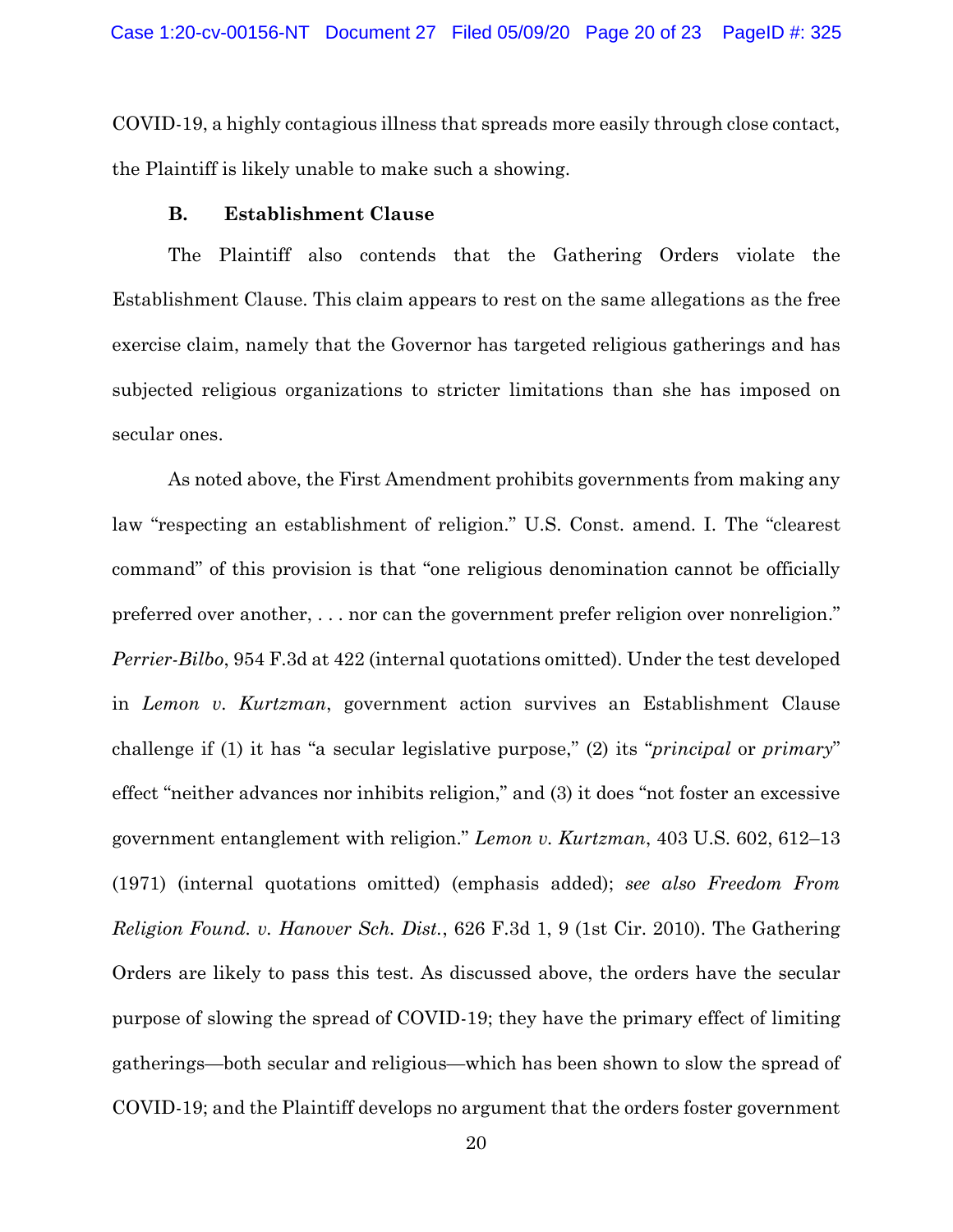entanglement with religion. As such, I conclude that the Plaintiff is unlikely to succeed on its Establishment Clause claim.

# **C. Free Speech and Assembly**

l

Finally, the Plaintiff asserts that the Gathering Orders impermissibly infringe on its First Amendment rights to free speech and assembly. Specifically, the Plaintiff contends that the Gathering Orders "discriminate against Calvary Chapel's free speech rights and rights to assemble on the basis of content." Pl.'s Mot. 11.

Both of these claims, however, are premised on the Plaintiff's assertion that the Gathering Orders unconstitutionally target and restrict its religious exercise. Because I have already concluded that the Gathering Orders do not impermissibly restrict the Plaintiff's free exercise of religion, the Plaintiff is unlikely to prevail on these claims as well.<sup>17</sup> *See Gish*, 2020 WL 1979970, at \*7.

<sup>&</sup>lt;sup>17</sup> I also doubt that the Plaintiff will succeed in showing that the Gathering Orders are "content" based on their face," as the Plaintiff asserts, which would subject the orders to strict scrutiny. Pl.'s Mot. 11. Even if the orders were subject to heightened scrutiny, the Governor would likely be able to show that they serve a compelling government interest (preventing the spread of COVID-19) and that they are narrowly tailored to achieve that interest, particularly because they do not restrict drive-in or streamed services and because, as discussed above, they do not impermissibly single out religious groups.

In denying similar motions for temporary restraining orders, other courts have recently concluded that plaintiffs were unlikely to succeed on their freedom of speech and assembly claims. *See Lighthouse Fellowship Church*, 2020 WL 2110416, at \*10–\*13 (finding that no expressive conduct or speech was targeted by the governor's order, but concluding that, even if there was, governor's order served a substantial interest unrelated to the suppression of expression, was narrowly tailored, and left open ample alternative channels for communication); *Legacy Church, Inc. v. Kunkel*, No. CIV 20- 0327 JB/SCY, 2020 WL 1905586, at \*38 (D.N.M. Apr. 17, 2020) (finding that New Mexico's order was "reasonably related to the demands of the public health crisis" and that, even if the order "was subject to a strict scrutiny analysis, the Court would conclude that it meets strict scrutiny").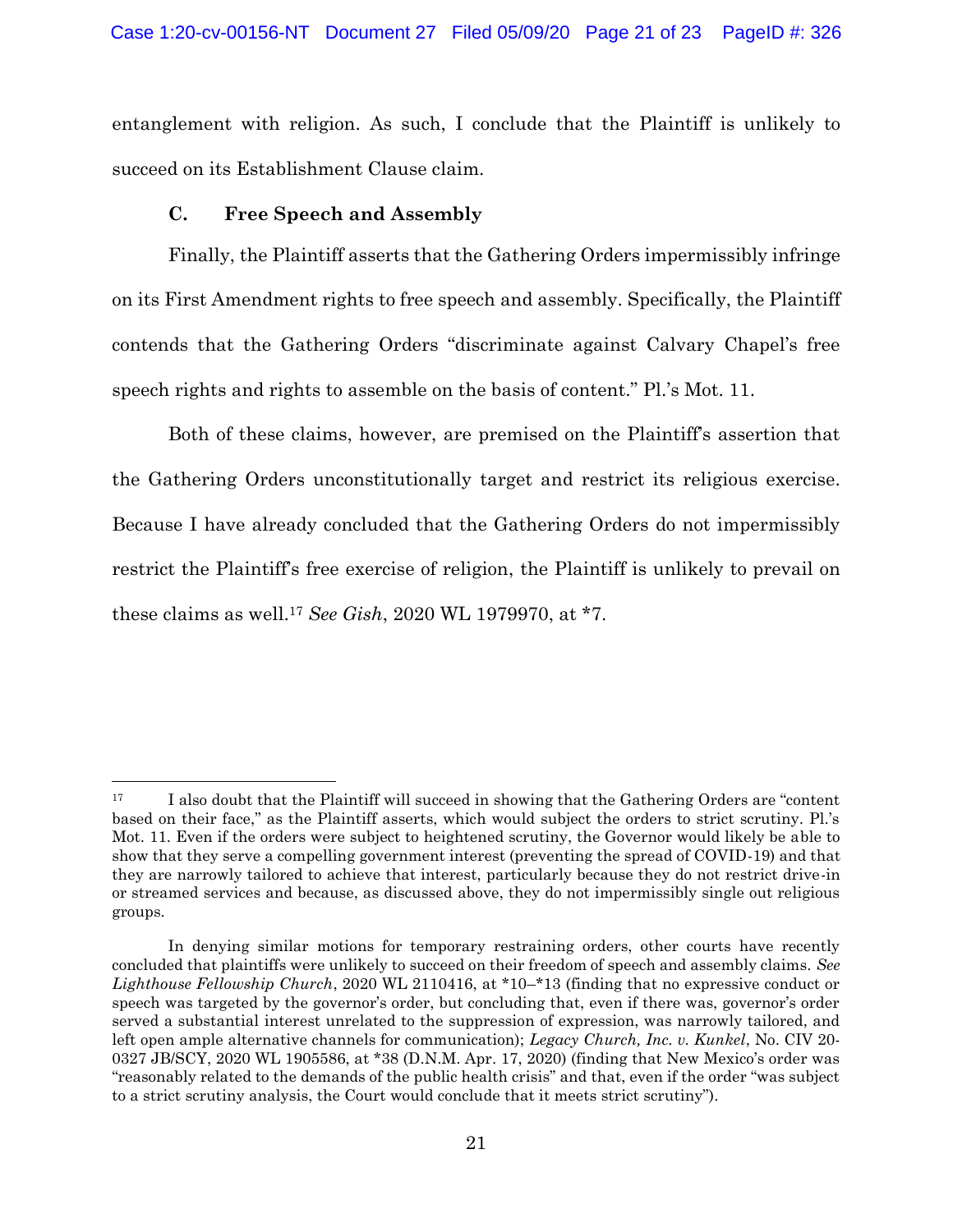### **II. Remaining Factors**

While the likelihood of success on the merits is the most important of the four factors used in evaluating a motion for a temporary restraining order, I will touch on the remaining factors briefly.

First, I consider the potential irreparable harm to the Plaintiff if I decline to enter a temporary restraining order enjoining enforcement of the Gathering Orders. Importantly, as the Plaintiff made clear in the telephonic conference of counsel, the relief that it is seeking in this litigation is to be treated in the same fashion as an essential business. In its supplemental filing, the Plaintiff stated that Calvary Chapel is approximately 10,000 square feet. Mihet Decl. ¶ 6. Essential businesses of that size that are open to the public may only have 15 people inside at one time. *See* Executive Order 28 at 4. Accordingly, the harm to Calvary Chapel if no injunction issues is that it will only be able to hold in-person services for ten participants rather than fifteen participants. This harm is further undercut by the availability of alternate ways to congregate in the form of "drive-in, stay-in-your-vehicle church services."

Next, I consider the balance of the relevant impositions. The hardship to the Plaintiff outlined above must be balanced against the hardship to the State if the temporary restraining order is entered. The harm to the State that would come from an order requiring it to exempt religious institutions from gathering restrictions is profound. If the prevalence of COVID-19 pulses up within a community, it puts lives, and particularly the lives of our most vulnerable citizens and the health care workers trying to save them, at risk. It also threatens the precarious steps we are making toward reopening.